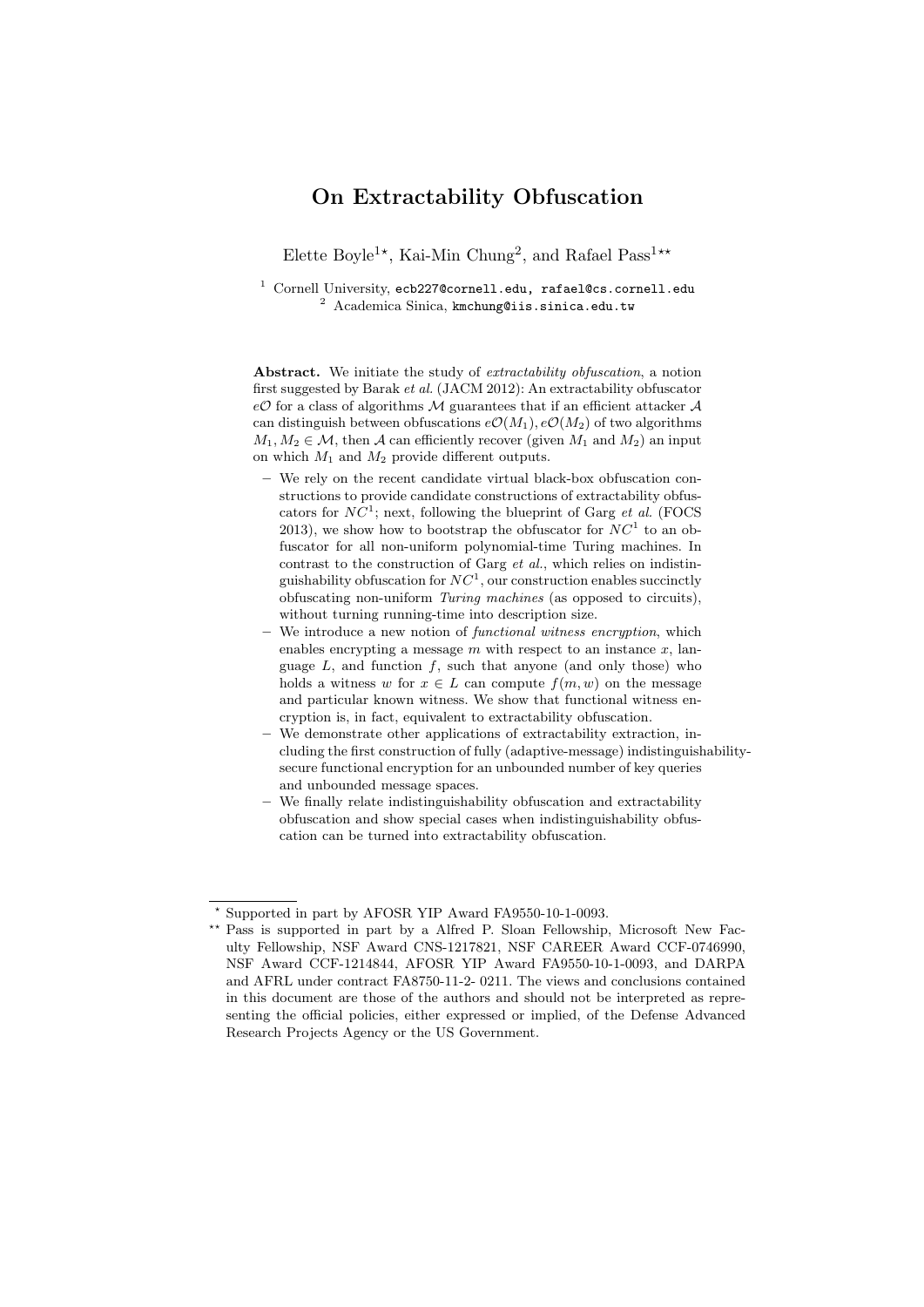### 1 Introduction

Obfuscation. The goal of program obfuscation is to "scramble" a computer program, hiding its implementation details (making it hard to "reverseengineer"), while preserving its functionality (i.e, input/output behavior). A first formal definition of such program obfuscation was provided by Hada [22]: roughly speaking, Hada's definition—let us refer to it as strongly virtual black-box—is formalized using the simulation paradigm. It requires that anything an attacker can learn from the obfuscated code, could be simulated using just black-box access to the functionality.<sup>3</sup> Unfortunately, as noted by Hada, only learnable functionalities can satisfy such a strong notion of obfuscation: if the attacker simply outputs the code it is given, the simulator must be able to recover the code by simply querying the functionality and thus the functionality must be learnable.

An in-depth study of program obfuscation was initiated in the seminal work of Barak, Goldreich, Impagliazzo, Rudich, Sahai, Vadhan, and Yang [2]. Their central result shows that even if we consider a more relaxed simulation-based definition of program obfuscation—called *virtual black*box obfuscation—where the attacker is restricted to simply outputting a single bit, impossibility can still be established (assuming the existence of one-way functions). Their result is even stronger, demonstrating the existence of families of functions such that given black-box access to  $f_s$ (for a randomly chosen s), not even a *single* bit of s can be guessed with probability significantly better than  $1/2$ , but given the code of any program that computes  $f_s$ , the entire secret s can be recovered. Thus, even quite weak simulation-based notions of obfuscation are impossible.

Barak et al. [2] also suggested an avenue for circumventing these impossibility results:<sup>4</sup> introducing the notions of *indistinguishability* and "differing-inputs" obfuscation. Roughly speaking, an indistinguishability obfuscator  $i\mathcal{O}$  for a class of circuits  $\mathcal C$  guarantees that given any two *equiv*alent circuits  $C_1$  and  $C_2$  (i.e., whose outputs agree on all inputs) from the class, obfuscations  $i\mathcal{O}(C_1)$  and  $i\mathcal{O}(C_2)$  of the circuits are indistinguishable. In a recent breakthrough result, Garg, Gentry, Halevi, Raykova, Sahai, and Waters [14] provide the first candidate construction of indistinguishability obfuscators for all polynomial-size circuits. Additionally, Garg et al [14] and even more recently, the elegant works of Sahai and

<sup>3</sup> Hada actually considered slight distributional weakening of this definition.

<sup>&</sup>lt;sup>4</sup> Hada also suggested an approach for circumventing his impossibility result, sticking with a simulation-based definition, but instead restricting to particular classes of attacker. It is, however, not clear (to us) what reasonable classes of attackers are.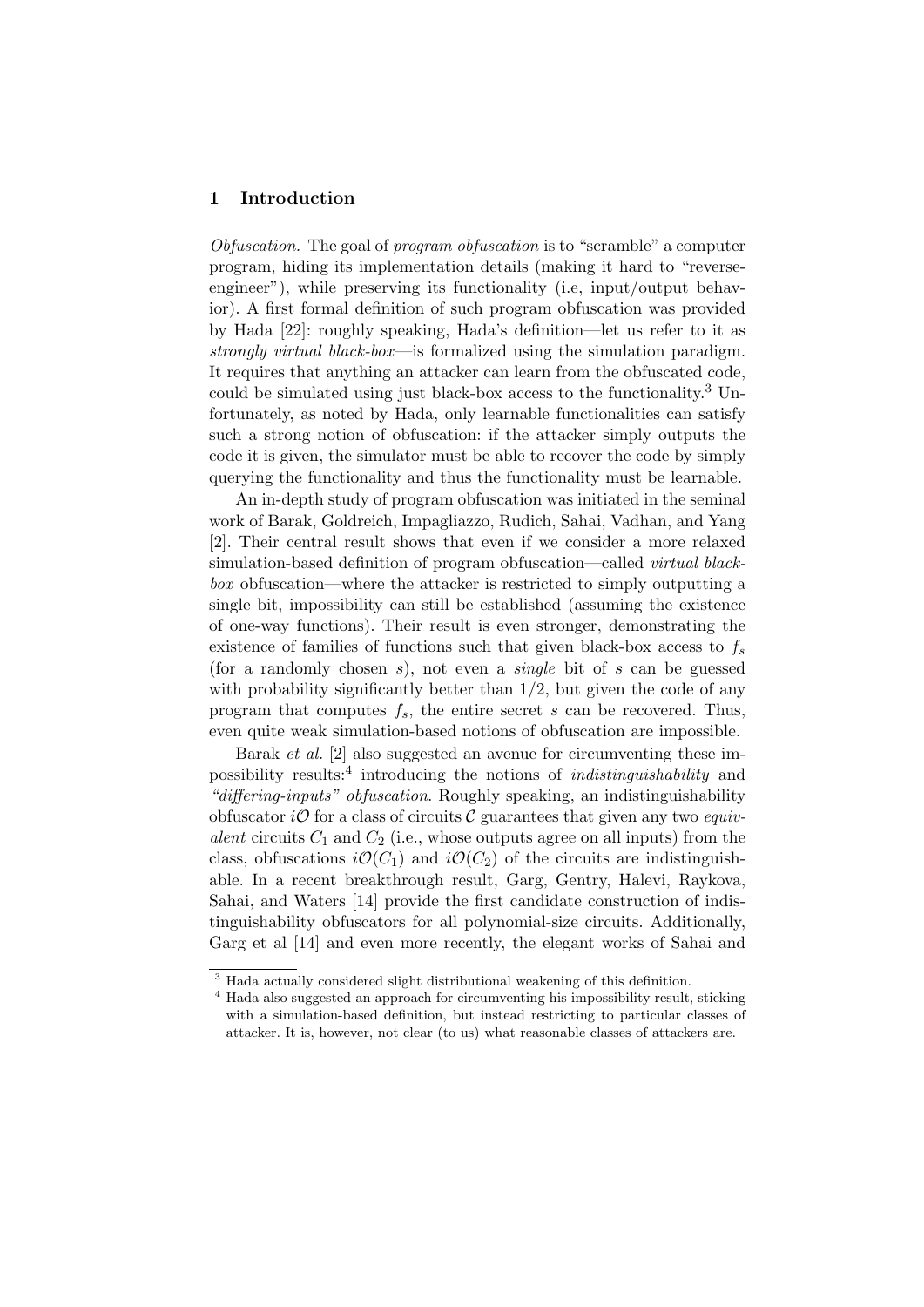Waters [29] and Hohenberger, Sahai and Waters [23], demonstrate several beautiful (and surprising) applications of indistinguishability obfuscation.

In this work, we initiate the study of the latter notion of obfuscation— "differing-inputs", or as we call it, extractability obfuscation—whose security guarantees are at least as strong as indistinguishability obfuscation, but weaker than virtual black-box obfuscation. We demonstrate candidate constructions of such extractability obfuscators, and new applications.

Extractability Obfuscation. Roughly speaking, an extractability obfuscator e $\mathcal O$  for a class of circuits  $\mathcal C$  guarantees that if an attacker  $\mathcal A$  can distinguish between obfuscations  $i\mathcal{O}(C_1), i\mathcal{O}(C_2)$  of two circuits  $C_1, C_2 \in \mathcal{C}$ , then A can efficiently recover (given  $C_1$  and  $C_2$ ) a point x on which  $C_1$ and  $C_2$  differ: i.e.,  $C_1(x) \neq C_2(x)$ .<sup>5</sup> Note that if  $C_1$  and  $C_2$  are equivalent circuits, then no such input exists, thus requiring obfuscations of the circuits to be indistinguishable (and so extractability obfuscation implies indistinguishability obfuscation).

We may rely on the candidate obfuscator for  $NC<sup>1</sup>$  of Brakerski and Rothblum [9] or Barak et al. [1] to obtain extractability obfuscation for the same class. We next demonstrate a bootstrapping theorem, showing how to obtain extractability obfuscation for all polynomial-size circuits. Our transformation follows [14], but incurs a somewhat different analysis.

Theorem 1 (Informal). Assume the existence of an extractability obfuscator for  $NC^1$  and the existence of a (leveled) fully homomorphic encryption scheme with decryption in  $NC<sup>1</sup>$  (implied, e.g., by Learning With Errors). Then there exists an extractability obfuscation for  $P/poly$ .

Relying on extractability obfuscation, however, has additional advantages: in particular, it allows us to achieve obfuscation of (non-uniform) Turing machines. The size of the obfuscated code preserves a polynomial relation to the size of the original Turing machine. In contrast, existing obfuscator constructions [14, 9] can achieve this only by first converting the Turing machine to a circuit, turning running time into size.

To achieve this, we additionally rely on the existence of P-certificates in the CRS model—namely, succinct non-interactive arguments for  $P^6$ .

Theorem 2 (Informal). Assume the existence of extractability obfuscation for  $NC^1$ , fully homomorphic encryption with decryption in  $NC^1$ 

 $\frac{5}{5}$  Pedantically, our notion is a slightly relaxed version of that of [2]; see Section 3.

<sup>6</sup> Such certificates can be either based on knowledge-of-exponent type assumptions [4], or even on falsifiable assumptions [12].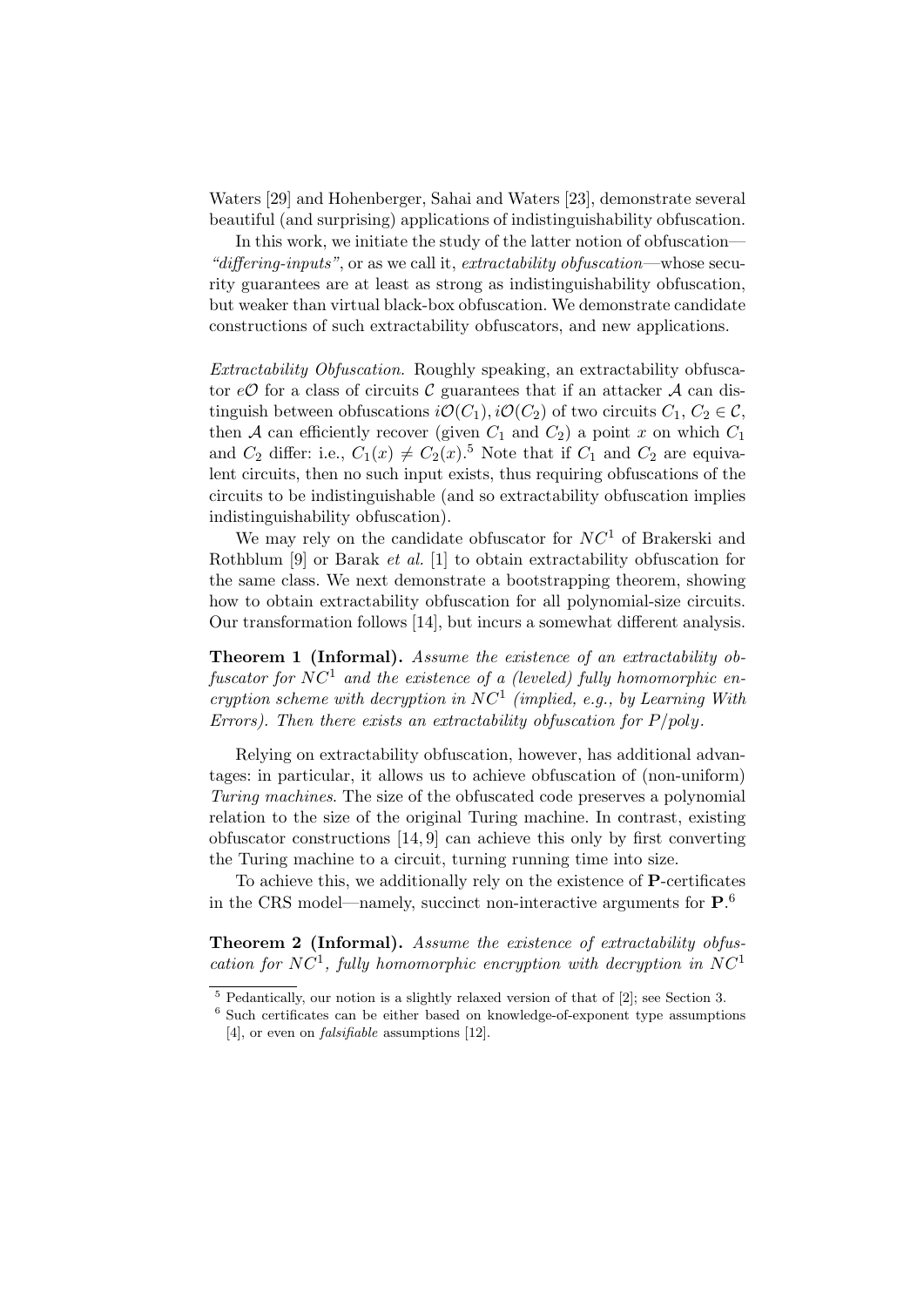and P-certificates (in the CRS model). Then there exists extractability obfuscation for polynomial-size Turing machines.

On a high level, our construction follows the one from [14] but (1) modifies it to deal with executions of Turing machines (by relying on an oblivious Turing machine), and more importantly (2) compresses "proofs" by using P-certificates. We emphasize that this approach does not work in the setting of indistinguishability obfuscation. Intuitively, the reason for this is that P-certificates of false statements exist, but are just hard to find; efficiently extracting such P-certificates from a successful adversary is thus crucial (and enabled by the extractability property).

We next explore applications of extractability obfuscation.

Functional Witness Encryption. Consider the following scenario: You wish to encrypt the labels in a (huge) graph (e.g., names of people in a social network) so that no one can recover them, unless there is a clique in the graph of size, say, 100. Then, anyone (and only those) who knows such a clique should be able to recover the labels of the nodes in the identified clique (and only these nodes). Can this be done?

The question is very related to the notion of witness encryption, recently introduced by Garg, Gentry, Sahai, and Waters [15]. Witness encryption makes it possible to encrypt the graph in such a way that anyone who finds any clique in the graph can recover the whole graph; if the graph does not contain any such cliques, the graph remains secret. The stronger notion of extractable witness encryption, introduced by Goldwasser, Kalai, Popa, Vaikuntanathan, and Zeldovich [20], further guarantees that the graph can only be decrypted by someone who actually knowns a clique. However, in contrast to existing notions, here we wish to reveal only the labels associated with the particular known clique.

More generally, we put forward the notion of *functional witness en*cryption (FWE). An FWE scheme enables one to encrypt a message  $m$ with respect to an  $NP$ -language L, instance x and function f, such that anyone who has (and only those who have) a witness w for  $x \in L$  can recover  $f(m, w)$ . In the above example, m contains the labels of the whole graph, w is a clique, and  $f(m, w)$  are the labels of all nodes in w. More precisely, our security definition requires that if you can tell apart encryptions of two messages  $m_0, m_1$ , then you must know a witness w for  $x \in L$ such that  $f(m_0, w) \neq f(m_1, w)$ .

We observe that general-purpose FWE and extractability obfuscation actually are equivalent (up to a simple transformation).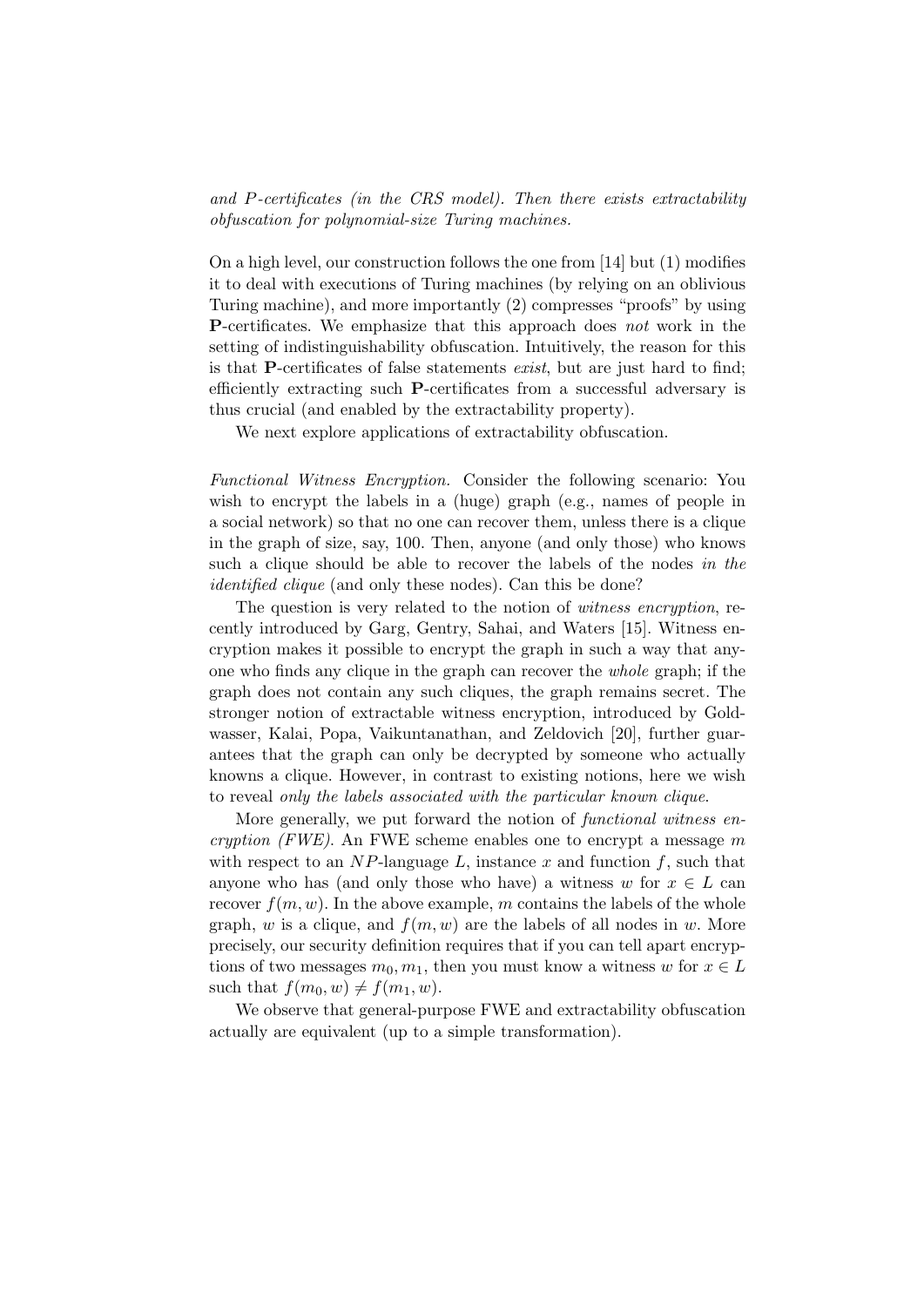Theorem 3 (Informal). There exists a FWE for NP and every polynomialsize function f if and only if there exists an extractability obfuscator for every polynomial-size circuit.

The idea is very simple: Given an extractability obfuscator  $e\mathcal{O}$ , an FWE encryption of the message  $m$  for the language  $L$ , instance  $x$  and function f is the obfuscation of the program that on input w outputs  $f(m, w)$  if w is a valid witness for  $x \in L$ . On the other hand, given a general-purpose FWE, to obfuscate a program  $\Pi$ , let f be the universal circuit that on input  $(\Pi, y)$  runs  $\Pi$  on input y, let L be the trivial language where every witness is valid, and output a FWE of the message  $\Pi$ —since every input y is a witness, this makes it possible to evaluate  $\Pi(y)$  on every y.

Other Applications. Functional encryption [6, 28] enables the release of "targeted" secret keys  $sk_f$  that enable a user to recover  $f(m)$ , and only  $f(m)$ , given an encryption of m. It is known that strong simulation-based notions of security cannot be achieved if users can request an unbounded number of keys. In contrast, Garg *et al.* elegantly showed how to use indistinguishability obfuscation to satisfy an indistinguishability-based notion of functional encryption (roughly, that encryptions of any two messages  $m_0, m_1$  such that  $f(m_0) = f(m_1)$  for all the requested secret keys sk<sub>f</sub> are indistinguishable). The main construction of Garg et al, however, only achieves selective-message security, where the attacker must select the two message  $m_0, m_1$  to distinguish before the experiment begins (and it can request decryption keys  $sk_f$ ). Garg *et al.* observe that if they make subexponential-time security assumptions, use complexity leveraging, and consider a small (restricted) message space, then they can also achieve adaptive-message security.

We show how to use extractability obfuscation to directly achieve full adaptive-message security for any unbounded size message space (without relying on complexity leveraging).

The idea behind our scheme is as follows. Let the public key of the encryption scheme be the verification key for a signature scheme, and let the master secret key (needed to release secret keys  $sk_f$ ) be the signing key for the signature scheme. To encrypt a message  $m$ , obfuscate the program that on input  $f$  and a valid signature on  $f$  (with respect to the hardcoded public key) simply computes  $f(m)$ . The secret key sk<sub>f</sub> for a function f is then simply the signature on f. (The high-level idea behind the construction is somewhat similar to the one used in [20], which used witness encryption in combination with signature schemes to obtain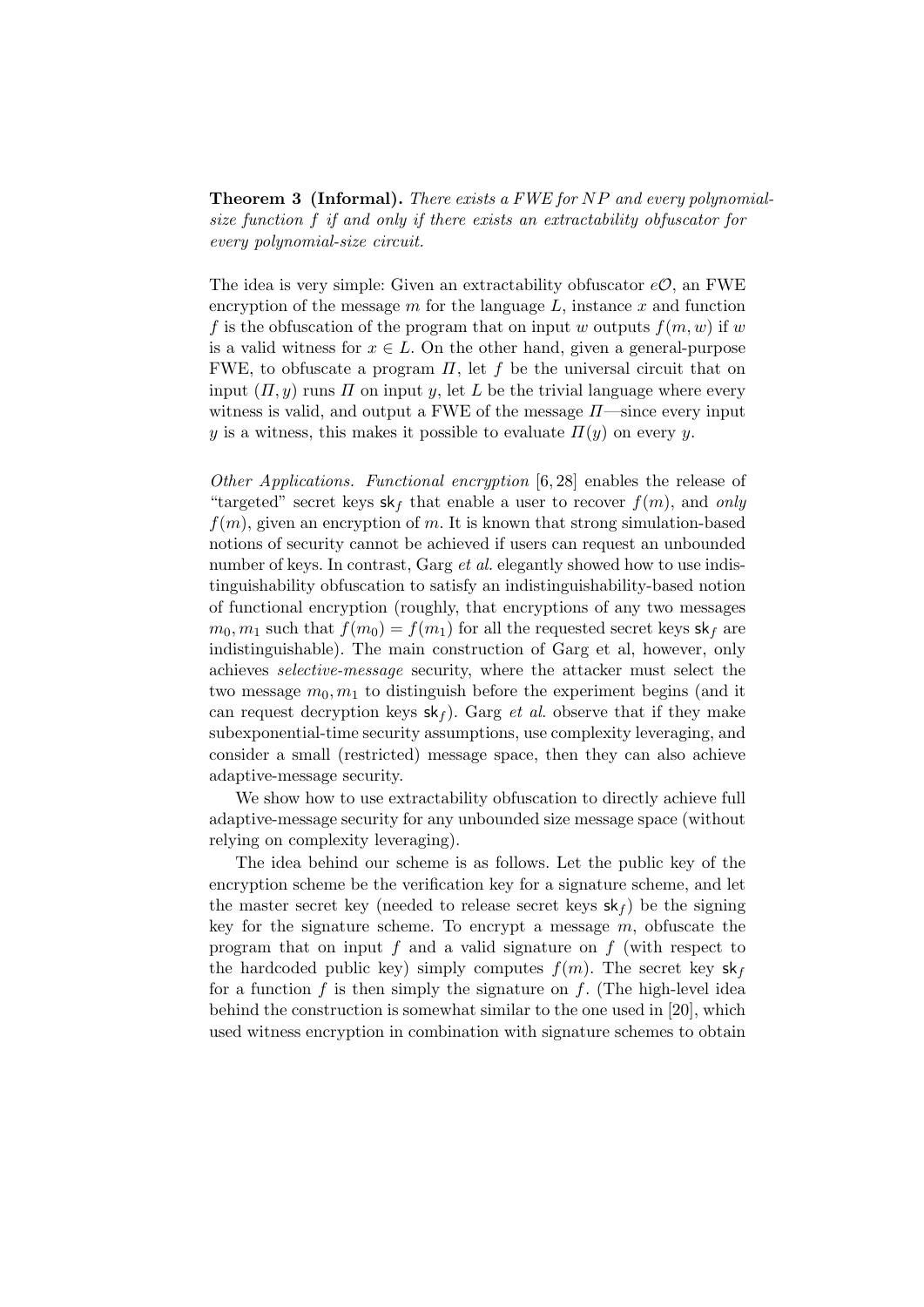simulation-based FE for a *single* function  $f$ ; in contrast, we here focus on FE for an unbounded number of functions).

Proving that this construction works is somewhat subtle. In fact, to make the proof go through, we here require the signature scheme in use to be of a special delegatable kind—namely, we require the use of functional signatures [7, 3] (which can be constructed based on non-interactive zeroknowledge (NIZK) arguments of knowledge), which make it possible to delegate a signing key  $sk'$  that allows one to sign only messages satisfying some predicate. The delegation property is only used in the security reduction and, roughly speaking, makes it possible to simulate key queries without harming security for the messages selected by the attacker.

Theorem 4 (Informal). Assume the existence of NIZK arguments of knowledge for NP and the existence of extractability obfuscators for polynomialsize circuits. Then there exists an (adaptive-message) indistinguishabilitysecure functional encryption scheme for arbitrary length messages.

Another interesting feature of our approach is that it directly enables constructions of Hierarchical Functional Encryption (HiFE) (in analogy with Hierarchical Identity-Based encryption [24]), where the secret keys for functions  $f$  can be released in a hierarchical way (the top node can generate keys for subsidiary nodes, those nodes can generate keys for its subsidiaries etc.). To do this, simply modify the encryption algorithm to release the  $f(m)$  message in case you provide an appropriate chain of signatures that terminates with a signature on  $f$ .

From Indistinguishability Obfuscation to Extractability Obfuscation. A natural question is whether we can obtain extractability obfuscation from indistinguishability obfuscation. We address this question in two different settings: first directly in the context of obfuscation, and second in the language of FWE. (Recall that these two notions are equivalent when dealing with arbitrary circuits and arbitrary functions; however, when considering restricted function classes, there are interesting differences).

– We introduce a weaker form of extractability obfuscation, in which extraction is only required when the two circuits differ on only polynomially many inputs. We demonstrate that any indistinguishability obfuscation in fact implies weak extractability obfuscation.

**Theorem 5 (Informal).** Any indistinguishability obfuscator for  $P$ /poly is also a weak extractability obfuscator for P/poly.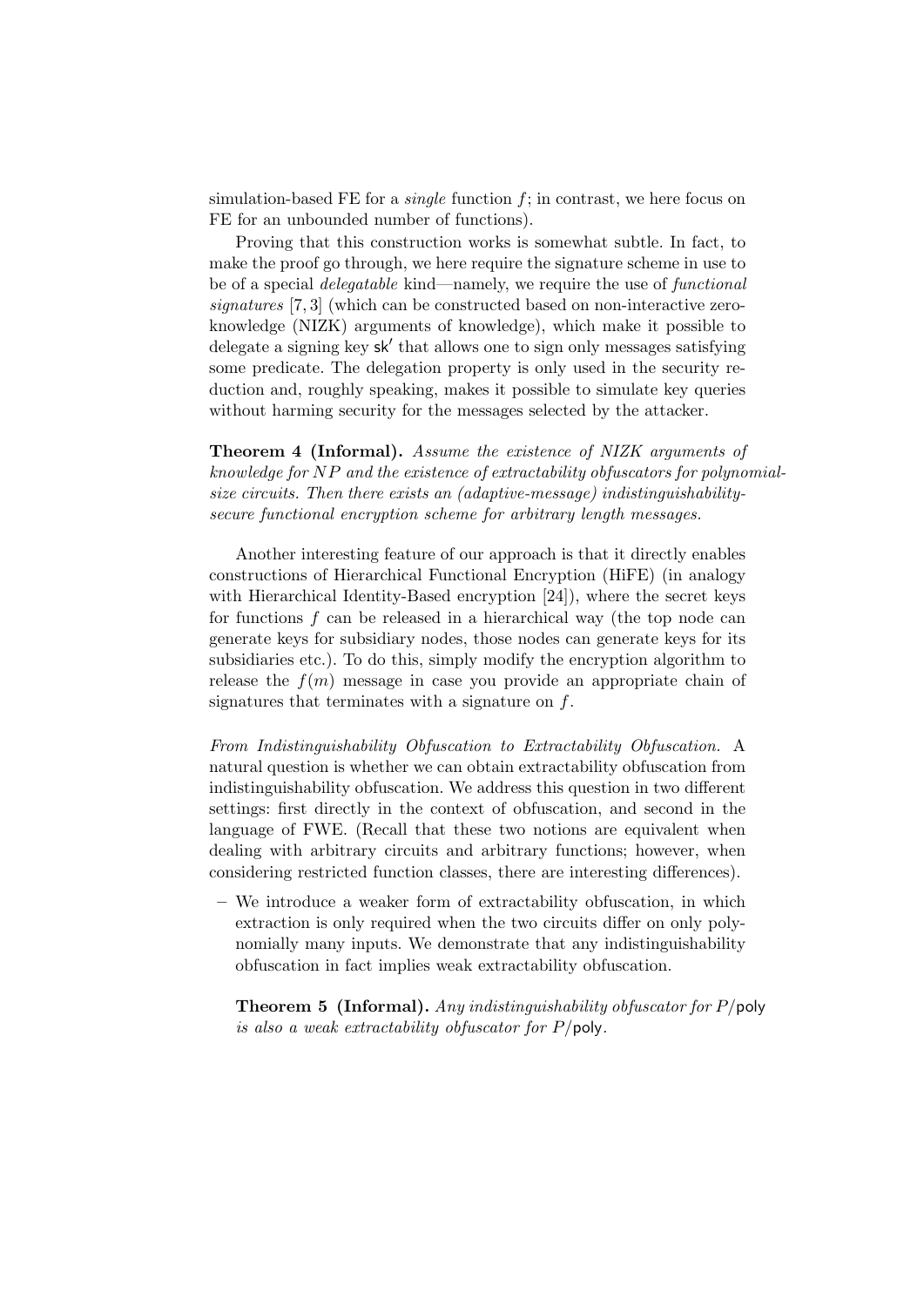– Mirroring the definition of indistinguishability obfuscation, we may define a weaker notion of FWE—which we refer to as indistinguishability FWE (or iFWE)—which only requires that if  $f(m_0, w) = f(m_1, w)$ for all witnesses w for  $x \in L$ , then encryptions of  $m_0$  and  $m_1$  are indistinguishable (in contrast, the stronger notion requires that if you can distinguish between encryptions of  $m_0$  and  $m_1$  you must know a witness on which they differ). It follows that iFWE for languages in  $NP$  and functions in  $P/\text{poly}$  is equivalent to indistinguishability obfuscation for  $P/\text{poly}$ , up to a simple transformation. We show that if restricting to languages with polynomially many witnesses, it is possible to turn any iFWE to an FWE.

Theorem 6 (Informal). Assume there exists indistinguishability FWE for every NP language with polynomially many witnesses, and the function f. Then for every language  $L$  in NP with polynomially many witnesses, there exists an FWE for L and f.

Our proof relies on a local list-decoding algorithm for a large-alphabet Hadamard code due to Goldreich, Rubinfeld and Sudan [19].

Theorems 5 and 6 are incomparable in that Theorem 5 begins with a stronger assumption and yields a stronger conclusion. More precisely, if one begins with iFWE supporting all languages in NP and functions in  $P/\text{poly}$ , then the equivalence between indistinguishability (respectively, standard) FWE and indistinguishability (resp., extractability) obfuscation, in conjunction with the transformation of Theorem 5, yields a stronger outcome in the setting of FWE than Theorem 6: Namely, a form of FWE where (extraction) security holds as long as the function  $M(m, w)$  is not "too sensitive" to m: i.e., if for any two messages  $m_0, m_1$  there are only polynomially many witnesses w for which  $M(m_0, w) \neq M(m_1, w)$ . This captures, for example, functions M that only rarely output nonzero values. Going back to the example of encrypting data  $m$  associated with nodes of a social network, we could then allow someone holding clique w to learn whether the nodes in this clique satisfy some chosen rare property (e.g., contains someone with a rare disease, all have the same birthday, etc). Indeed, while there may be many cliques (corresponding to several, even exponentially many, witnesses w), it will be the case that  $M(m, w)$ is almost always 0, for all but polynomially many w.

On the other hand, Theorem 6 also provides implications of iFWE for restricted function classes. In particular, Theorem 6 gives a method for transforming indistinguishability FWE for the trivial function  $f(m, w) =$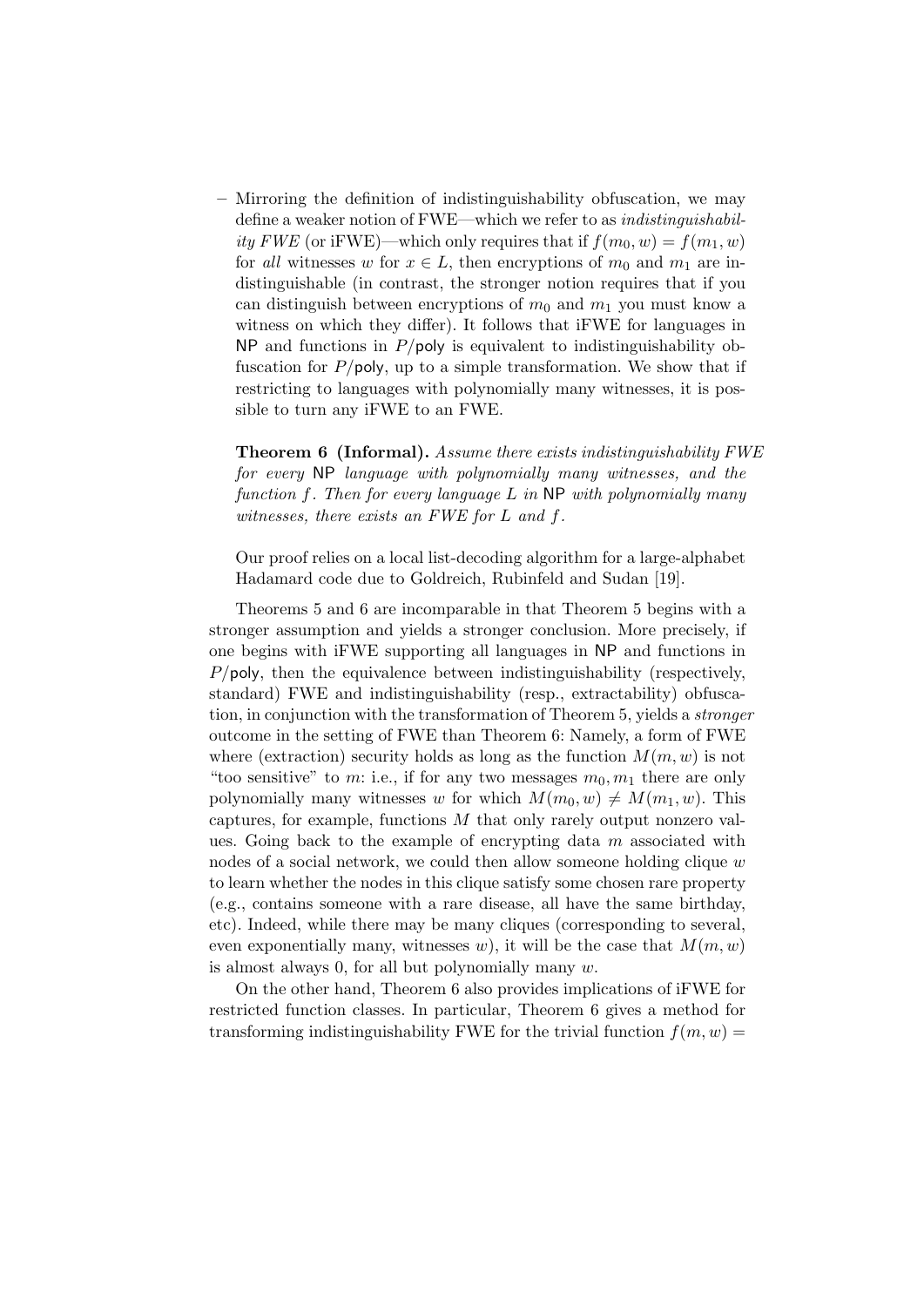m to FWE for the same function f. It is easy to see that indistinguishability FWE for this particular  $f$  is equivalent to the notion of witness encryption [15], and FWE for the same  $f$  is equivalent to the notion of extractable witness encryption of [20]. Theorem 6 thus shows how to turn witness encryption to extractable witness encryption for the case of languages with polynomially many witness.

Finally, we leave open whether there are corresponding transformations from indistinguishability obfuscation in the case of many disagreeing inputs, and iFWE in the case of many witnesses. In the latter setting, this is interesting even for the special case of witness encryption (i.e., the function  $f(m, w) = m$ ).

Overview of the Paper. In Section 2, we present definitions and notation for some of the tools used in the paper. In Section 3, we introduce the notion of extractability obfuscation and present a bootstrapping transformation from any extractability obfuscator for  $NC<sup>1</sup>$  to one for all poly-time Turing machines. In Section 4, we define functional witness encryption (FWE), and show an equivalence between FWE and extractability obfuscation. In Section 5, we describe an application of extractability obfuscation, in achieving indistinguishability functional encryption with unbounded-size message space. In Section 6, we explore the relationship between indistinguishability and extractability obfuscation, providing transformations from the former to the latter in special cases.

## 2 Preliminaries

#### 2.1 Fully Homomorphic Encryption

A fully homomorphic encryption scheme  $\mathcal{E} = (Gen_{FHE}, Enc_{FHE}, Dec_{FHE}, Eval_{FHE})$ is a public-key encryption scheme associated with an additional polynomialtime algorithm  $Eval_{FHE}$ , which enables computation on encrypted data. Formally, we require  $\mathcal E$  to have the following correctness property:

**Definition 1 (FHE correctness).** There exists a negligible  $\nu(k)$  s.t.

$$
\Pr_{\mathsf{pk},\mathsf{sk}\leftarrow\mathsf{Gen}(1^k)}\left[\begin{array}{l}\forall\ \textit{ciphertexts}\ c_1,...,c_n\ \textit{s.t.}\ c_i\leftarrow\mathsf{Enc}_{\mathsf{pk}}(b_i),\\ \forall\ \textit{poly-size circuits}\ f:\{0,1\}^n\rightarrow\{0,1\}\\ \mathsf{Dec}_{\mathsf{sk}}(\mathsf{Eval}_{\mathsf{pk}}(f,c_1,...,c_n))=f(b_1,...,b_n), \end{array}\right]\geq 1-\nu(k).
$$

The size of  $c' =$  EvalFHE(pk, EncFHE(pk, m), C) must depend polynomially on the security parameter and the length of  $C(m)$ , but be otherwise independent of the size of the circuit  $C$ . For security, we require that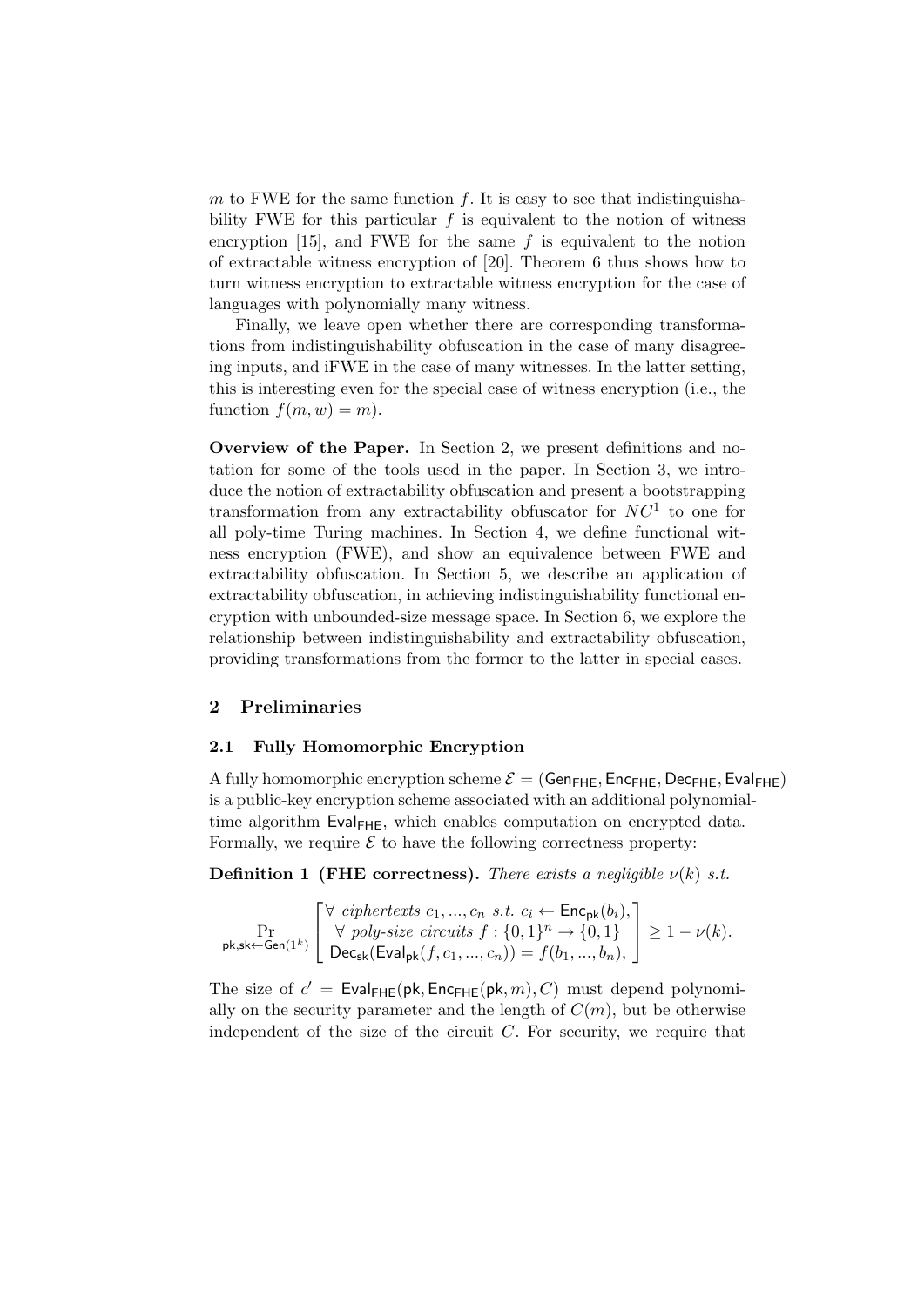$\mathcal E$  is semantically secure. We also require that Eval is deterministic, and that the decryption circuit  $\mathsf{Dec}_{\mathsf{sk}}(\cdot)$  is in  $NC^1$ . Most known schemes satisfy these properties. Since the breakthrough of Gentry [17], several fully homomorphic encryption schemes have been constructed with improved efficiency and based on more standard assumptions such as LWE (Learning With Errors) (e.g., [10, 8, 18, 11]), together with a circular security assumption. We refer the reader to these works for more details.

Remark 1 (Homomorphic evaluation of Turing machines). As part of our extractability obfuscation construction for general Turing machines (TM), we require the homomorphic evaluation of an oblivious TM with known runtime. Recall that a TM is said to be oblivious if its tape movements are independent of its input. The desired evaluation is done as follows.

Suppose  $\hat{x} = (\hat{x}_1, \hat{x}_2, \cdots, \hat{x}_k)$  is an FHE encryption of plaintext message x (where  $\hat{x}_{\ell}$  encrypts the  $\ell$ th position of x),  $\hat{a} = (\hat{a}_1, \hat{a}_2, \ldots)$  an FHE encryption of the tape values,  $\hat{s}$  an FHE ciphertext of the current state, and  $M$  an oblivious TM terminating on all inputs within  $t$  steps. More specifically, a description of  $M$  consists of an initial state  $s$  and description of a transition circuit,  $C_M$ . In each step  $i = 1, \ldots, t$  of evaluation, M accesses some fixed position  $pos_{input}(i)$  of the input, fixed position  $pos_{map}(i)$ of the tape (extending straightforwardly to the multi-tape setting), and the current value of the state, and evaluates  $C_M$  on these values.

Homomorphic evaluation of M on the encrypted input  $\hat{x}$  then takes place in t steps: In each step i, the transition circuit  $C_M$  of M is homomorphically evaluated on the ciphertexts  $\hat{x}_{\text{pos}_{\text{input}}}$ ,  $\hat{a}_{\text{pos}_{\text{tape}}}$ , and  $\hat{s}$ , yielding updated values for these ciphertexts. The updated state ciphertext  $\hat{s}$  resulting after  $t$  steps is the desired output ciphertext. Note that obliviousness of the Turing machine is crucial for this efficient method of homomorphic evaluation, as any input-dependent choices for the head location would only be available to an evaluator in encrypted form.

Overall, homomorphic evaluation of M takes time  $O(t(k) \cdot \text{poly}(k))$ , and can be described in space  $O(|M| \cdot \text{poly}(k))$ .

### 2.2 (Indistinguishability) Functional Encryption

A functional encryption scheme [6, 28] enables the release of "targeted" secret keys that enable a user to recover  $f(m)$ —and only  $f(m)$ —given an encryption of  $m$ . In this work, we will consider the indistinguishability notion of security for functional encryption. Roughly, such a scheme is said to be secure if an adversary who requests and learns secret keys  $\mathsf{sk}_f$ for a collection of functions f cannot distinguish encryptions of any two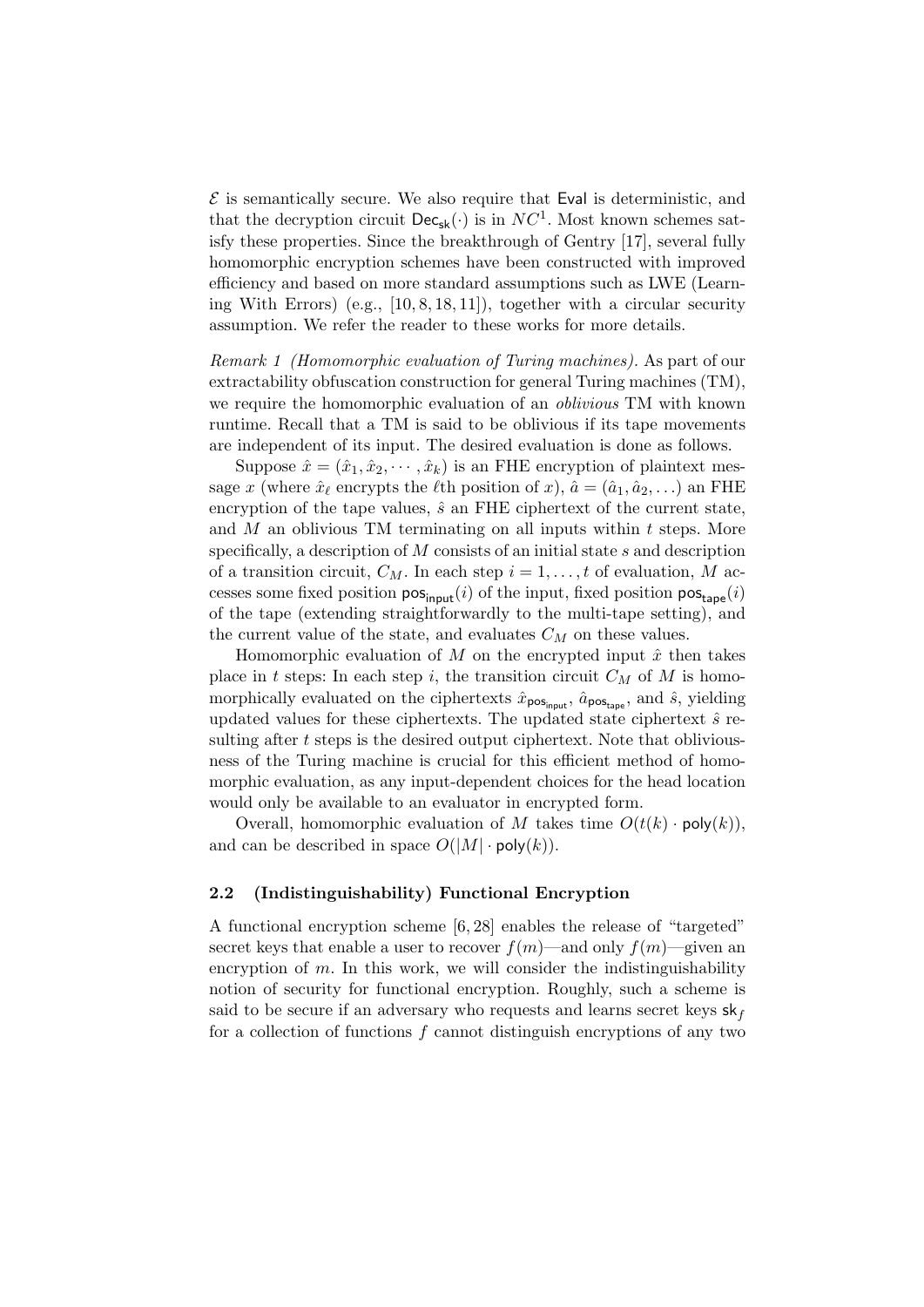messages  $m_0, m_1$  for which  $f(m_0) = f(m_1)$  for every requested f. We refer the reader to e.g. [6, 28] for a formal definition.

#### 2.3 P-Certificates

P-Certificates are a succinct argument system for P. We consider P certificates in the CRS model.

For every  $c \in \mathbb{N}$ , let  $L_c = \{(M, x, y) : M(x) = y \text{ within } |x|^c \text{ steps}\}.$ Let  $T_M(x)$  denote the running time of M on input x.

**Definition 2 (P-certificates).** [13] A tuple of probabilistic interactive Turing machines (CRSGencert,  $P_{\text{cert}}, V_{\text{cert}}$ ) is a P-certificate system in the CRS model if there exist polynomials  $g_P, g_V, \ell$  such that the following hold:

- Efficient Verification: On input crs  $\leftarrow$  CRSGen(1<sup>k</sup>),  $c \ge 1$ , and a statement  $q = (M, x, y) \in L_c$ , and  $\pi \in \{0, 1\}^*$ , V<sub>cert</sub> runs in time at most  $g_V(k+|q|)$ .
- Completeness by a Relatively Efficient Prover: For every  $c, d \in$ N, there exists a negligible function  $\mu$  such that for every  $k \in \mathbb{N}$  and every  $q = (M, x, y) \in L_c$  such that  $|q| \leq k^d$ ,

 $\Pr[\mathsf{crs} \gets \mathsf{CRSGen}(1^k); \pi \gets P_{\mathsf{cert}}(\mathsf{crs}, c, q): V_{\mathsf{cert}}(\mathsf{crs}, c, q, \pi) = 1] \geq 1 - \mu(k).$ Furthermore,  $P_{\text{cert}}$  on input (crs, c, q) outputs a certificate of length  $\ell(k)$  in time bounded by  $g_P (k + |M| + T_M(x)).$ 

– **Soundness:** For every  $c \in \mathbb{N}$ , and every (not necessarily uniform) PPT  $P^*$ , there exists a negligible function  $\mu$  such that for every  $k \in \mathbb{N}$ ,  $\Pr[\mathsf{crs} \gets \mathsf{CRSGen}(1^k); (q, \pi) \gets P^*(\mathsf{crs}, c) : V_\mathsf{cert}(\mathsf{crs}, c, q, \pi) = 1 \land q \notin L_c] \leq \mu(k).$ 

P-certificates are directly implied by any publicly-verifiable succinct noninteractive argument system (SNARG) for P. It was shown by Chung et al. [13] that P-certificates can be based on falsifiable assumptions [27].

**Theorem 7.** Assuming that Micali's CS proof [26] is sound, or assuming the existence of publicly-verifiable fully succinct SNARG system for  $P \lvert \mathcal{U} \rvert$ (which in turn can be based on any publicly-verifiable  $SNARG$  [21, 25, 16,  $5$ , then there exists a **P**-certificate system in the CRS model.

## 3 Extractability Obfuscation

We now present and study the notion of *extractability obfuscation*, which is a slight relaxation of "differing-inputs obfuscation" introduced in [2]. Intuitively, such an obfuscator has the property that if a PPT adversary can distinguish between obfuscations of two programs  $M_0, M_1$ , then he must "know" an input on which they differ.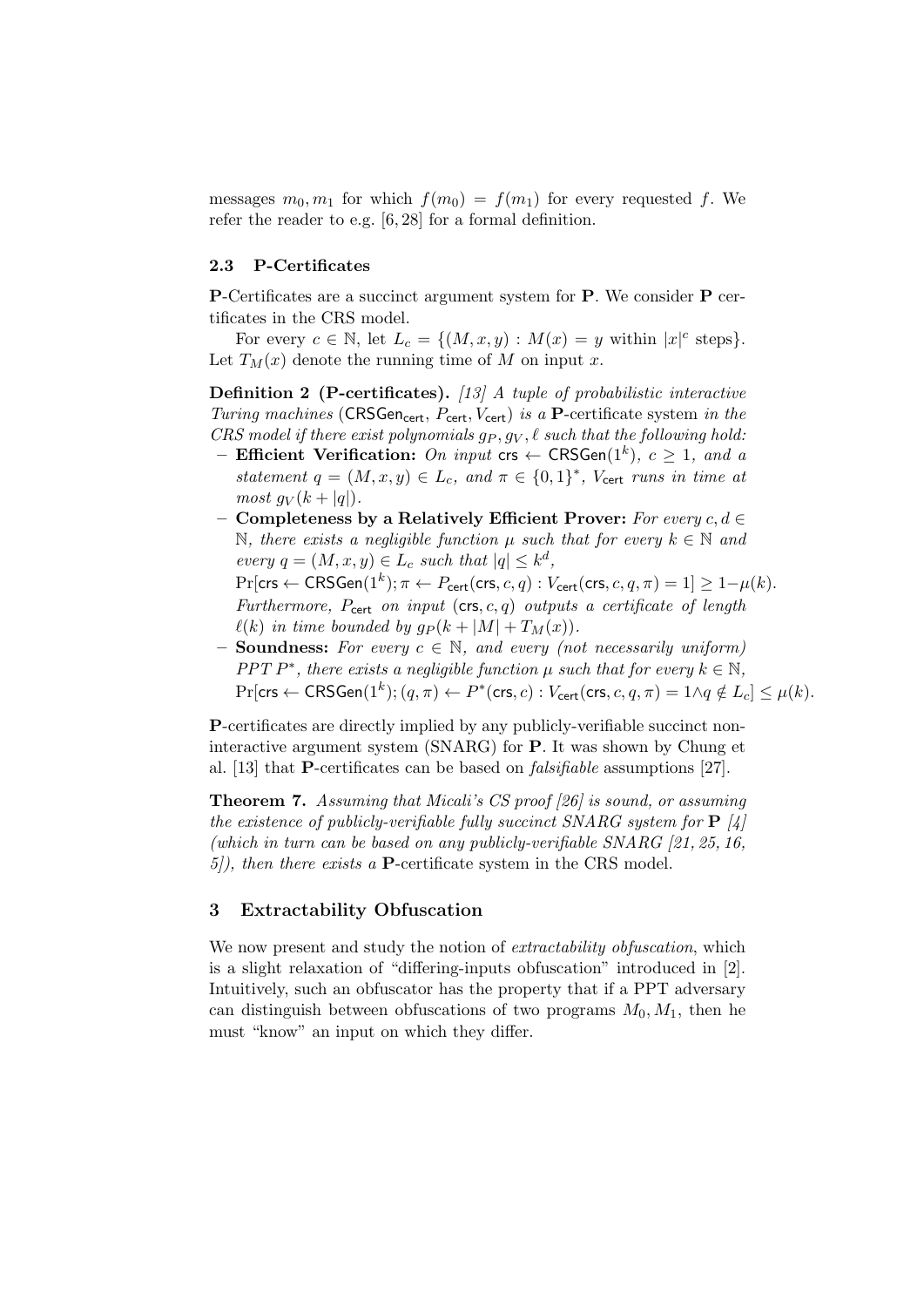Definition 3 (Extractability Obfuscator). (Variant of  $[2]^{7}$ ) A uniform PPT machine  $e\mathcal{O}$  is an extractability obfuscator for a class of Turing machines  $\{M_k\}_{k\in\mathbb{N}}$  if the following conditions are satisfied:

- **Correctness:** There exists a negligible function  $\text{negl}(k)$  such that for every security parameter  $k \in \mathbb{N}$ , for all  $M \in \mathcal{M}_k$ , for all inputs x, we have  $Pr[M' \leftarrow eO(1^k, M) : M'(x) = M(x)] = 1 - negl(k).$
- **Security:** For every PPT adversary A and polynomial  $p(k)$ , there exists a PPT extractor E and polynomial  $q(k)$  such that the following holds. For every  $k \in \mathbb{N}$ , every pair of Turing machines  $M_0, M_1 \in \mathcal{M}_k$ , and every auxiliary input z,

$$
\Pr\left[M' \leftarrow eO(1^k, M_b) : \mathcal{A}(1^k, M', M_0, M_1, z) = b\right] \ge \frac{1}{2} + \frac{1}{p(k)} \quad (1)
$$

$$
\implies \quad \Pr\left[w \leftarrow E(1^k, M_0, M_1, z) : M_0(w) \neq M_1(w)\right] \ge \frac{1}{q(k)}.\tag{2}
$$

We remark that we can also consider a distributional-variant of the extraction condition, where instead of requiring the condition to hold with respect to every  $M_0, M_1 \in \mathcal{M}_k$  and  $z \in \{0, 1\}^*$ , we consider a distribution D that samples  $(M_0, M_1, z) \leftarrow \mathcal{D}$  and requires that for every distribution D, there exists an extractor such that the extraction condition to hold with respect to  $\mathcal{D}$ . In applications, it often suffices to require the extraction condition to hold with respect to some specific distribution  $D$ . We here focus on the above definition for concrete exposition, but our results hold naturally also for the distributional-variant definition.

We contrast this notion with *indistinguishability obfuscation*:

Definition 4 (Indistinguishability Obfuscator). [2] A uniform PPT machine  $i\mathcal{O}$  is an indistinguishability obfuscator for a class of circuits  ${C_k}$  if iO satisfies the Correctness and Security properties as in Definition 3 (for circuit class  $\{\mathcal{C}_k\}$  and circuits  $C_0, C_1$  in the place of Turing machines), except with Line  $(2)$  replaced with the following:

$$
\implies \quad \exists w : C_0(w) \neq C_1(w). \tag{2'}
$$

<sup>7</sup> Formally, our notion of extractability obfuscation departs from differing-inputs obfuscation of  $[2]$  in two ways: First,  $[2]$  require the extractor E to extract a differing input for  $M_0, M_1$  given any pair of programs  $M'_0, M'_1$  evaluating equivalent functions. Second, [2] consider also adversaries who distinguish with negligible advantage  $\epsilon(k)$ , and require that extraction still succeeds in this setting, but within time polynomial in  $1/\epsilon$ . In contrast, we restrict our attention only to adversaries who succeed with noticeable advantage.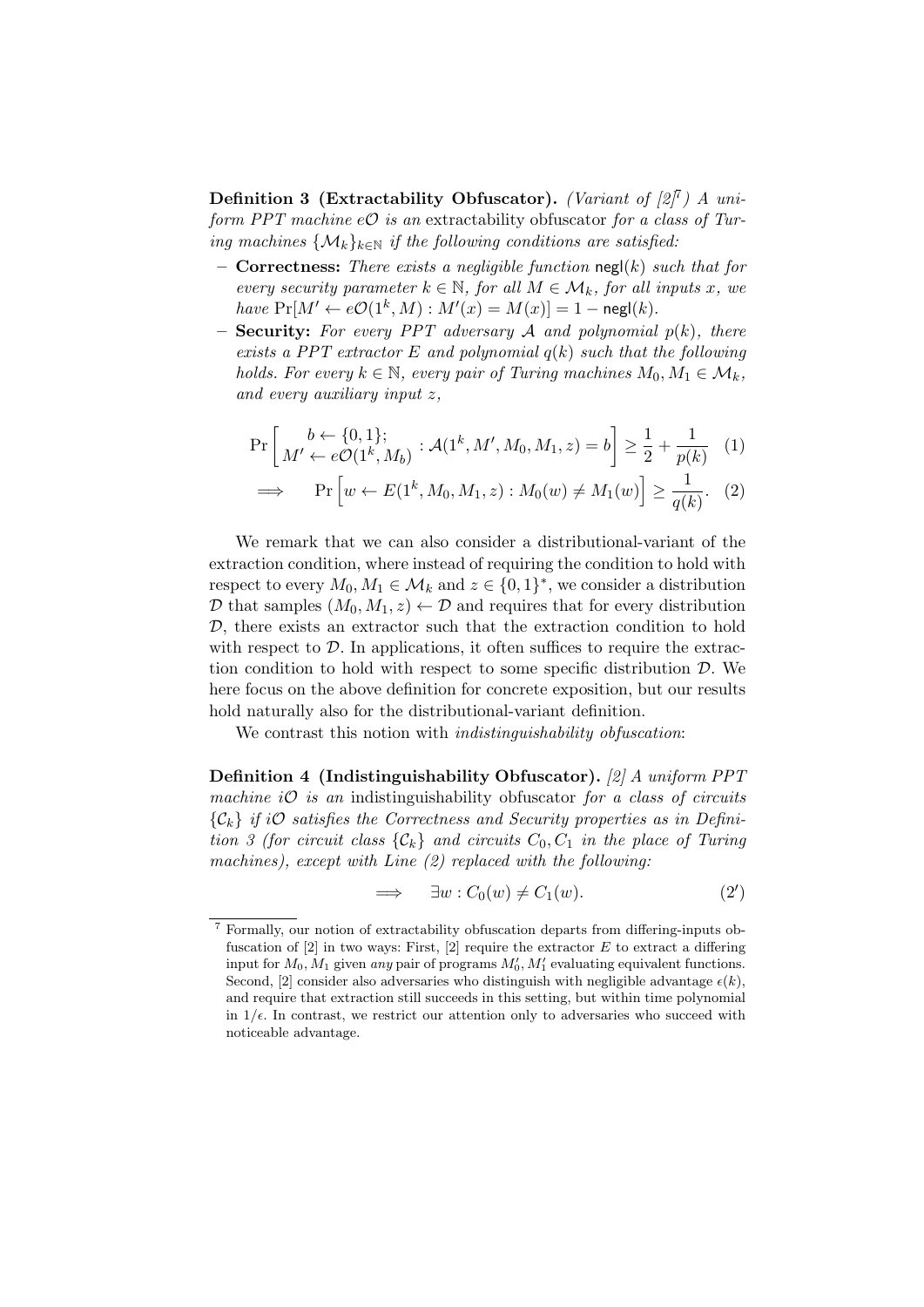Note that any *extractability* obfuscator is also directly an *indistin*guishability obfuscator, since existence of an efficient extraction algorithm E finding desired distinguishing input w as in  $(2)$  in particular implies that such an input exists, as in  $(2')$ .

Remark 2. Note that in the definition of extractability obfuscation, the extractor is given access to the programs  $M_0, M_1$ . One could consider an even stronger notion of obfuscation, in which the extractor is given only black-box access to the two programs. As we show in the full version, however, achieving general-purpose obfuscation satisfying this stronger extractability notion is impossible.

We now present specific definitions of extractability obfuscators for special classes of Turing machines.

Definition 5 (Extractability Obfuscator for  $NC^1$ ). A uniform PPT machine  $e\mathcal{O}_{NC^1}$  is called an extractability obfuscator for  $NC^1$  if for constants  $c \in \mathbb{N}$ , the following holds: Let  $\mathcal{M}_k$  be the class of Turing machines corresponding to the class of circuits of depth at most  $c \log k$  and size at most k. Then  $e\mathcal{O}(c, \cdot, \cdot)$  is an extractability obfuscator for the class  $\{M_k\}$ .

Definition 6 (Extractability Obfuscator for TM). A uniform PPT machine  $e\mathcal{O}_{TM}$  is called an extractability obfuscator for the class TM of polynomial-size Turing machines if it satisfies the following. For each  $k$ , let  $\mathcal{M}_k$  be the class of Turing machines  $\Pi$  containing a description of a Turing machine M of size bounded by k, such that  $\Pi$  takes two inputs,  $(t, x)$ , with  $|t| = k$ , and the output of  $\Pi(t, x)$  is defined to be the the output of running the Turing machine  $M(x)$  for t steps. Then  $e\mathcal{O}_{TM}$  is an extractability obfuscator for  $\{M_k\}$ .

Applying the properties of extractability obfuscation to this class of Turing machines  $\{M_k\}$  implies that for programs  $\Pi_0, \Pi_1 \in \mathcal{M}_k$  defined above (corresponding to underlying size-k Turing machines  $M_0, M_1$ ), efficiently distinguishing between obfuscations of  $\Pi_0$  and  $\Pi_1$  implies that one can efficiently extract an input pair  $(t',x')$  for which  $\Pi_0(t',x') \neq$  $\Pi_1(t',x')$ . In particular, either  $M_0(x') \neq M_1(x')$  or  $Runtime(M_0,x') \neq$ Runtime( $M_1, x$ ). Thus, if restricting attention to a subclass of  $\mathcal{M}_k$  for which each pair of programs satisfies  $Runtime(M_0, x) = Runtime(M_1, x)$ for each input  $x$ , then "standard" extraction is guaranteed (i.e., such that the extracted input contains x' satisfying  $M_0(x') \neq M_1(x')$ , while achieving input-specific runtime of the obfuscated program. (Indeed, for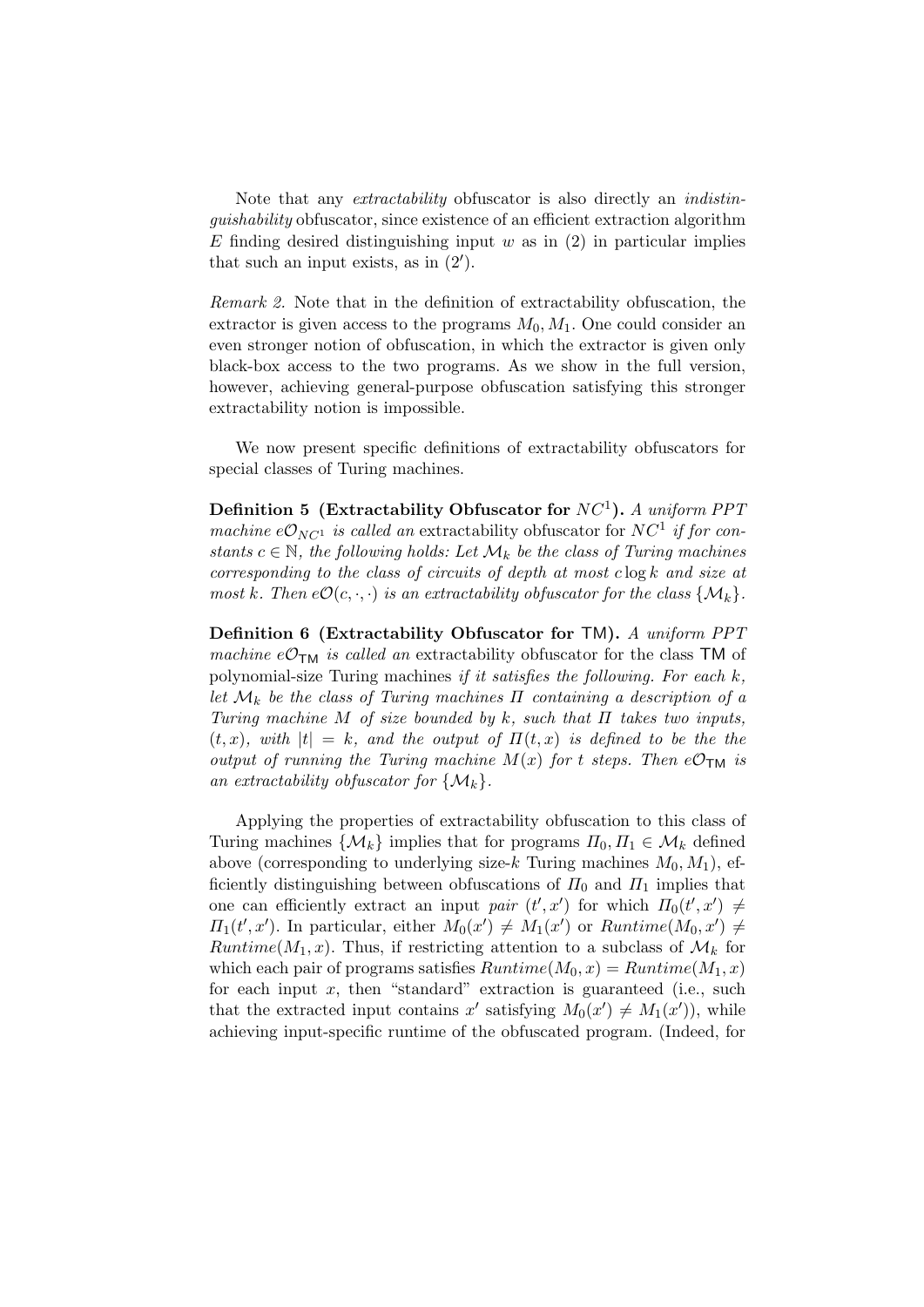an input  $x$  of unknown runtime, one simply executes the obfuscated program  $\tilde{\Pi}$  sequentially with increasing time bounds  $t = k, 2k, 2^2k, 2^3k, \cdots$ until a non- $\perp$  output is received). If restricting to a subclass  $\mathcal{M}_k$  that has a polynomial runtime bound  $t(k)$ , then "standard" extraction can be guaranteed by simply defining  $Runtime(M, x) = t(k)$  for every  $M \in \mathcal{M}_k$ and every input x.

In the sequel, when referring to an extractability obfuscation of a Turing machine M, we will implicitly mean the related program  $\Pi_M$  as above, but will suppress notation of the additional input  $t$ .

Definition 7 (Extractability Obfuscator for Bounded-Input TM). A uniform PPT machine  $e\mathcal{O}_{BI}$  is called an extractability obfuscator for bounded-input Turing machines if it satisfies the following. For each k and polynomial  $\ell(k)$ , let  $\mathcal{M}_k^{\ell}$  be the class of Turing machines  $\Pi$  as in Definition 6, but where the inputs  $(t, x)$  of  $\Pi$  are limited by  $|t| = k$  and  $|x| \leq \ell(k)$ . Then there exists a polynomial  $p_s(k)$  for which  $e\mathcal{O}_{BI}$  is an extractability obfuscator for  $\{M_k^{\ell}\}\$ , and for every  $k \in \mathbb{N}$ , and every  $M \in \mathcal{M}_k^{\ell}$ , it holds that the obfuscation  $M' \leftarrow e\mathcal{O}_{BI}(1^k, M, \ell(k))$  has size bounded by  $p_s(\ell(k), k)$ .

### 3.1 Extractability Obfuscation for  $NC<sup>1</sup>$

In this work, we build upon the existence of any extractability obfuscator for  $NC<sup>1</sup>$ . In particular, this assumption can be instantiated using the candidate obfuscator for  $NC<sup>1</sup>$  given by Brakerski and Rothblum [9] or Barak et al. [1]. These works achieve (stronger) virtual black-box security within an idealized model, based on certain assumptions. We refer the reader to [9, 1] for more details.

Assumption 8  $(NC^1)$  Extractability Obfuscator) There exists a secure extractability obfuscator  $e\mathcal{O}_{NC^1}$  for  $NC^1$ , as in Definition 5

#### 3.2 Amplifying to General Polynomial-Sized Turing Machines

In this section, we demonstrate how to bootstrap from an extractability obfuscator for  $NC^1$  to one for all (bounded-input) Turing machines with a polynomial-sized description, by use of fully homomorphic encryption (FHE), in conjunction with a P-certificate system (a succinct argument system for statements in  $\mathbf{P}$ ).<sup>8</sup> Our construction provides also two

<sup>&</sup>lt;sup>8</sup> P-certificates are immediately implied by any succinct non-interactive argument (SNARG) system for NP, but can additionally be based on falisifiable assumptions. We refer the reader to Section 2.3 for details.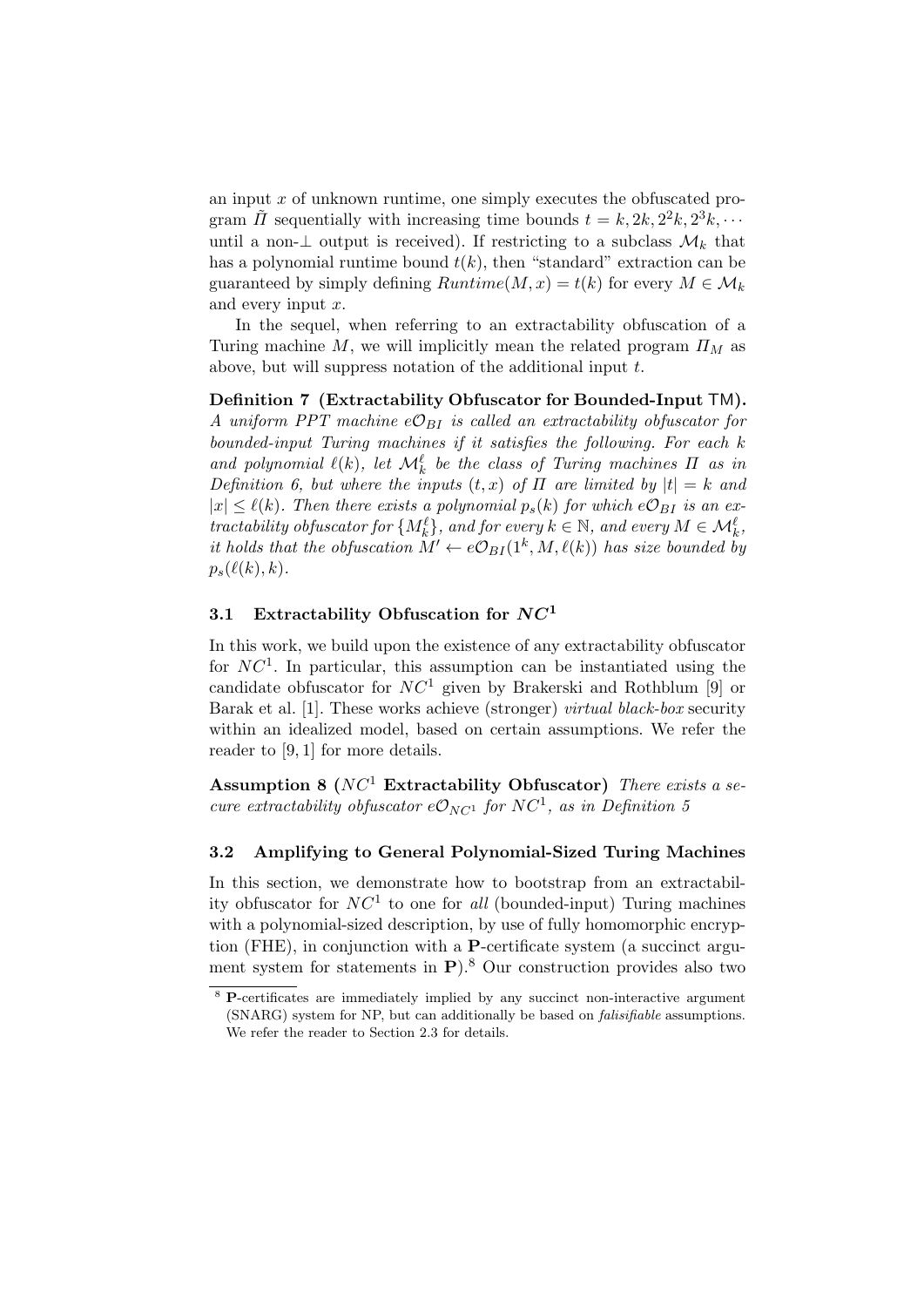corollaries. Relaxing our assumptions, by using leveled FHE, and removing P-certificates, we achieve extractability obfuscation for polynomialsize circuits. And strengthening our assumption, replacing P-certificates with succinct non-interactive arguments of knowledge (SNARKs), yields extractability obfuscation for all polynomial-size Turing machines. Our construction follows the analogous amplification transformation of Garg et. al [14] in the (weaker) setting of indistinguishability obfuscation.

At a high level, the transformation works as follows. An obfuscation of a Turing machine M consists of two FHE ciphertexts  $q_1, q_2$ , each encrypting a description of  $M$  under a distinct public key, and an obfuscation of a certain (low-depth) verify-and-decrypt circuit. To evaluate an obfuscation of M on input x, a user will homomorphically evaluate the oblivious<sup>9</sup> universal Turing machine  $U(\cdot, x)$  on both ciphertexts  $g_1$  and  $g_2$ , and generate a **P**-certificate  $\phi$  that the resulting ciphertexts  $e_1, e_2$  were computed correctly. Then, he will provide a low-depth proof  $\pi$  that the certificate  $\phi$  properly verifies (e.g., simply providing the entire circuit evaluation). The collection of  $e_1, e_2, \phi, \pi$  is then fed into the NC<sup>1</sup>-obfuscated program, which checks the proofs, and if valid outputs the decryption of  $e_1$ .

Note that the use of computationally sound P-certificates enables the size of the obfuscation of M to depend only on the *description size* of M, and not its runtime. This approach is not possible in the setting of indistinguishability obfuscation, as certificates of false statements exist, but are simply hard to find.

**Theorem 9.** There exists a succinct extractability obfuscator  $e\mathcal{O}$  for boundedinput TM, as in Definition 7, assuming the existence of the following tools:

- $-$  e $\mathcal{O}_{NC^1}$ : an extractability obfuscator for the class of circuits  $NC^1$ .
- $-\mathcal{E} = (Gen_{FHF}, Enc_{FHF}, Dec_{FHF}, Evaluating the *homomorphic* encryption)$ tion scheme with decryption Dec in  $NC<sup>1</sup>$ .
- (CRSGencert,  $P_{\text{cert}}, V_{\text{cert}}$ ): a P-certificate system in the CRS model.

We remark that by replacing the **P**-certificates with succinct noninteractive arguments of knowledge (SNARKs) and additionally using collision resistant hash functions, then the resulting extractability obfuscator is secure for all polynomial-size Turing machines of possibly unbounded input size.

<sup>&</sup>lt;sup>9</sup> A Turing machine is said to be *oblivious* if the tape movements are independent of the input. Without obliviousness, one would be unable to homomorphically evaluate the Turing machine efficiently, as the location of the head of the Turing machine is encrypted.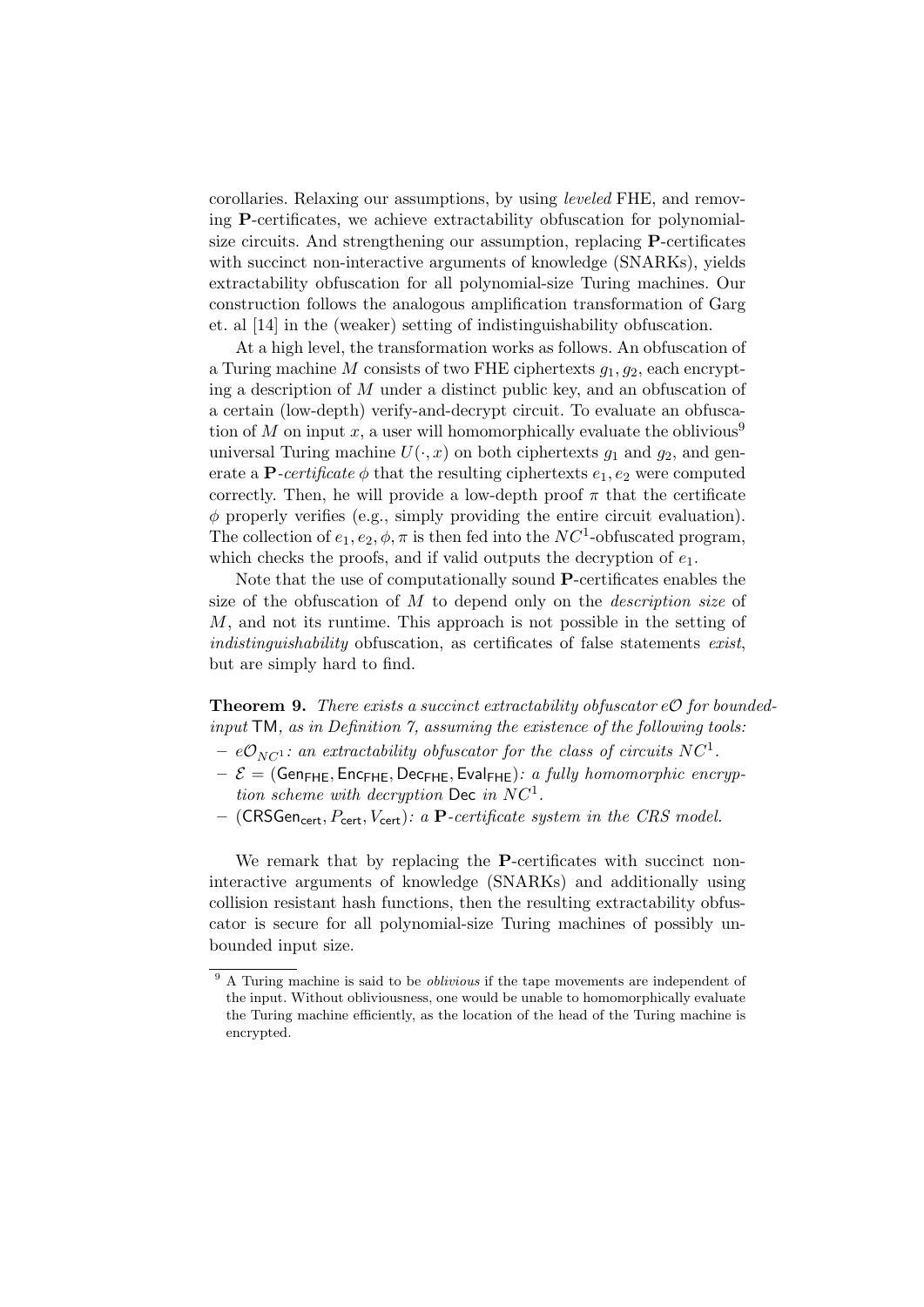Corollary 1. Based on any extractability obfuscator for the class of circuits  $NC<sup>1</sup>$ , fully homomorphic encryption, succinct non-interactive arguments of knowledge (SNARKs), there exists an extractability obfuscator for TM, as in Definition 6.

We also observe that by using a leveled FHE, and removing the Pcertificates from the construction, we can still achieve extractability obfuscation for  $P/\text{poly}$ . Namely, instead of generating a **P**-certificate that the homomorphic evaluation of  $U_k$  was performed correctly and then computing a low-depth proof that the resulting P-certificate properly verifies, simply generate a (large) low-depth proof of correctness of the homomorphic evaluation directly. Further, in the place of FHE, simply sample and utilize keys for a leveled FHE scheme with sufficient levels to support homomorphic evaluation of  $U_k$ . The resulting transformation  $e^{\mathcal{O}'}$  still satisfies the required correctness and security properties, but no longer achieves succinctness (i.e., the size of the obfuscated Turing machine depends polynomially on its runtime).

Corollary 2. Based on any extractability obfuscator for the class of circuits  $NC<sup>1</sup>$ , and leveled fully homomorphic encryption, there exists a (nonsuccinct) extractability obfuscator for  $P$ /poly.

We refer the reader to the full version of this paper for the full construction and analysis of the bootstrapping procedure and associated corollaries.

### 4 Functional Witness Encryption

We put forth the notion of *functional witness encryption (FWE)*. An FWE scheme enables one to encrypt a message m with respect to an  $NP$  language L, instance x and a function f, such that anyone that has, and only those that have, a witness w for  $x \in L$  can recover  $f(m, w)$ . More precisely, our security definition requires that if you can distinguish encryptions of two messages  $m_0, m_1$ , then you must know a witness w for  $x \in L$  such that  $f(m_0, w) \neq f(m_1, w)$ .

For example, an FWE scheme would allow one to encrypt the nodes of a large graph in such a way that anybody (and only those) who knows a clique in the graph can decrypt the labels on the corresponding clique.

Definition 8 (Functional Witness Encryption). A functional witness encryption scheme for an NP language L (with corresponding witness relation R) and class of Turing machines  $\{M_k\}_{k\in\mathbb{N}}$ , consists of the following two polynomial-time algorithms: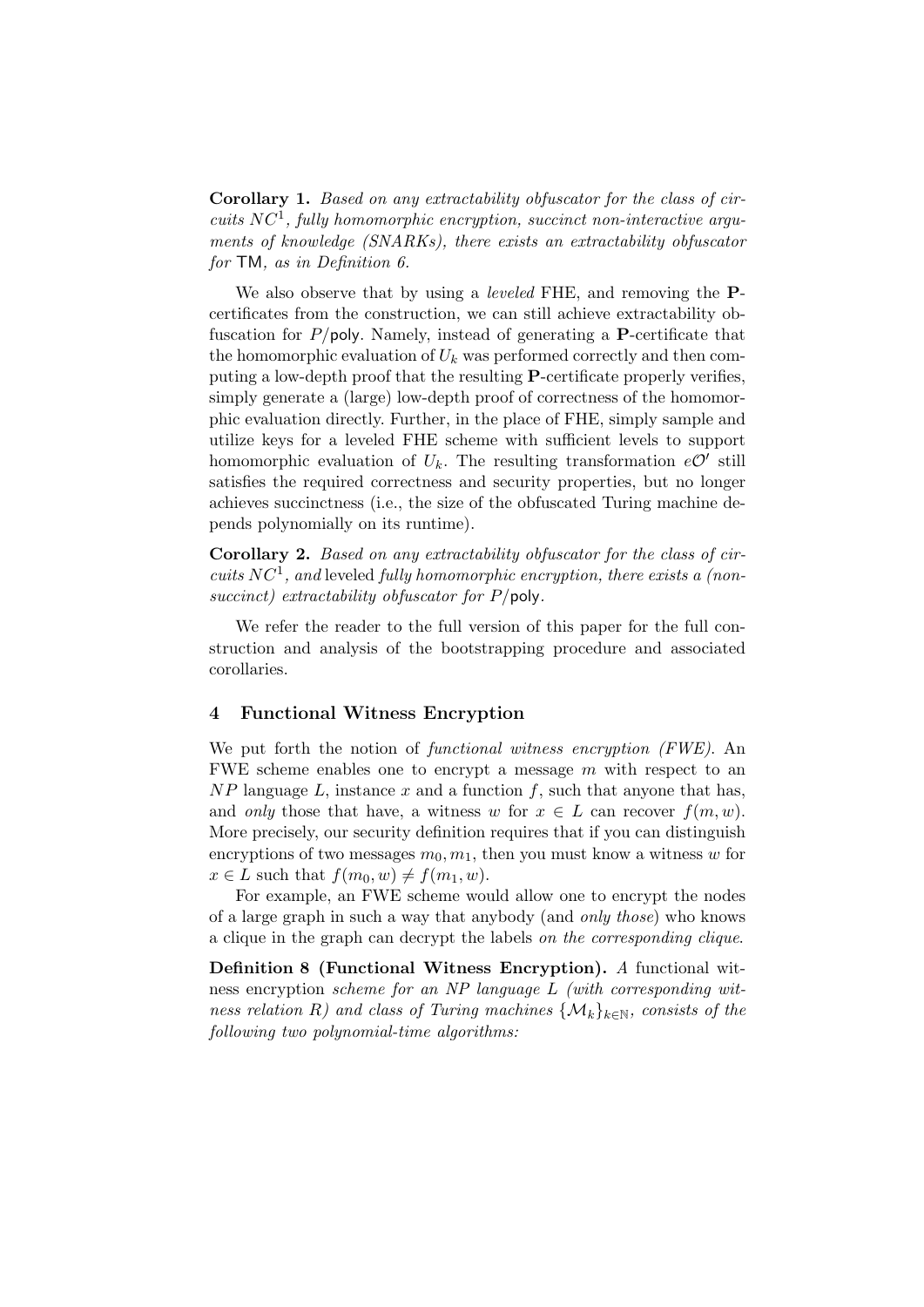- $-$  Enc(1<sup>k</sup>, x, m, M): On input the security parameter 1<sup>k</sup>, an unboundedlength string x, message  $m \in MSS$  for some message space MSG, and Turing machine description  $M \in \mathcal{M}_k$ , Enc outputs a ciphertext c.
- $-$  Dec(c, w): On input a ciphertext c and an unbounded-length string w, Dec *outputs an evaluation* m' or the symbol  $\perp$ .

satisfying the following conditions:

- **Correctness:** There exists a negligible function  $\text{negl}(k)$  such that for every security parameter k, for any message  $m \in MSS$ , for any Turing machine  $M \in \mathcal{M}_k$ , and for any  $x \in L$  such that  $R(x, w)$  holds, we have that  $Pr\left[Dec(Enc(1^k, x, m, M), w) = M(m, w)\right] = 1 - negl(k).$
- **Security:** For every PPT adversary A and polynomials  $p(k)$ ,  $\ell(k)$ , there exists a PPT extractor E and polynomial  $q(k)$  s.t. for every security parameter k, pair of messages  $m_0, m_1 \in MSG_k$ , Turing machine  $M \in$  $\mathcal{M}_k$ , string x, and auxiliary input z of length at most  $\ell(k)$ ,

$$
\Pr\left[b \leftarrow \{0, 1\}; c \leftarrow \text{Enc}(1^k, x, m_b, M) : \mathcal{A}(1^k, c, z) = b\right] \ge \frac{1}{2} + \frac{1}{p(k)}
$$
\n
$$
\Rightarrow \Pr\left[w \leftarrow E(1^k, p(k), x, m_0, m_1, M, z) : M(m_0, w) \neq M(m_1, w)\right] \ge \frac{1}{q(k)}.
$$

We demonstrate that FWE is, in fact, *equivalent* to extractability obfuscation, up to a simple transformation.

### Theorem 10 (Equivalence of FWE and Extractability Obfusca-

tion). The existence of the following two primitives is equivalent:

- 1. Succinct functional witness encryption for NP and P/poly.
- 2. Succinct extractability obfuscation for P/poly.

Roughly, given an extractability obfuscator  $e\mathcal{O}$ , an FWE encryption of the message  $m$ , for the language  $L$ , instance  $x$  and function  $f$  will be the obfuscation of the program that on input w outputs  $f(m, w)$  if w is a valid witness for  $x \in L$ . On the other hand, given a general-purpose FWE, to obfuscate a program  $\Pi$ , let f be the universal circuit that on input  $(\Pi, y)$  runs  $\Pi$  on input y, let L be the trivial language where every witness is valid, and output a FWE of the message  $\Pi$ . We defer the proof of Theorem 10 to the full version of this paper.

### 5 Applications to Functional Encryption

We show how to use extractability obfuscation to directly achieve (indistinguishability) functional encryption for unbounded number of key queries and with full adaptive-message security for any unbounded size message space, without relying on complexity leveraging.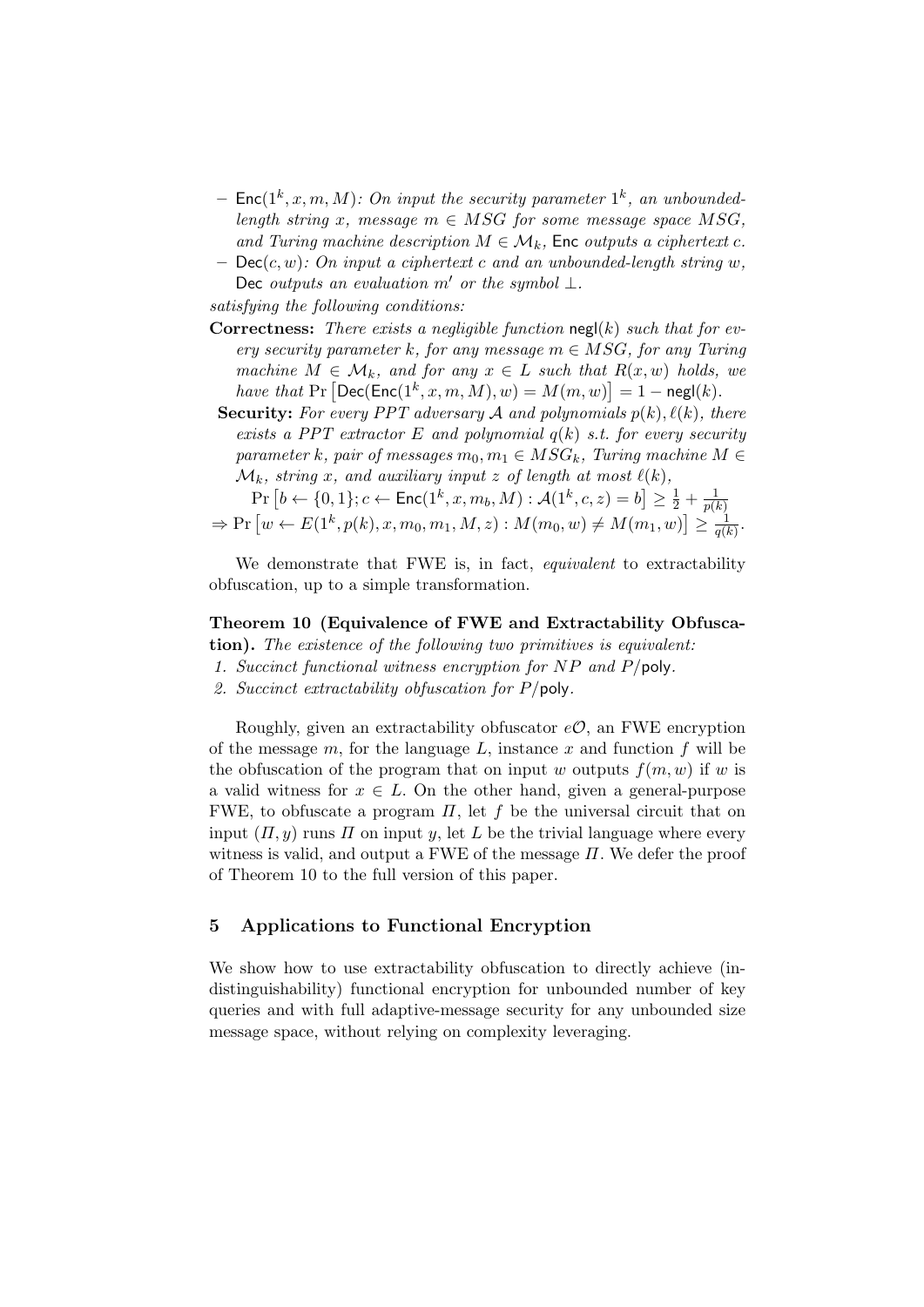The intuition behind our scheme is simple. Let the public key of the FE scheme be the verification key for a signature scheme, and let the master secret key (needed to release secret keys  $sk_f$ ) be the signing key for the signature scheme. To encrypt a message  $m$ , obfuscate the program that on input f and a valid signature on  $f$  (given the public key) simply computes  $f(m)$ . The secret key  $sk_f$  for a function f is then simply the signature on f. (The high-level idea behind the construction is somewhat similar to the one used in [20], which uses witness encryption in combination with signature schemes to obtain simulation-based FE for a *single* function  $f$ ; in contrast, we here focus on FE for an unbounded number of functions).

Proving that this construction works is somewhat subtle. In fact, to make the proof go through, we require the signature scheme in use to be of a special delegtable kind—namely, we require the use of functional signatures [7, 3] (which can be constructed based on non-interactive zeroknowledge arguments of knowledge), which make it possible to delegate a signing key  $sk'$  that enables one to sign only messages that satisfy some predicate.<sup>10</sup> The delegation property is only used in the security reduction and, roughly speaking, makes it possible to simulate key queries without harming security for the messages selected by the attacker.

We defer the full construction of the functional encryption scheme and proof of security to the full version.

Theorem 11. Assume the existence of non-interactive zero-knowledge arguments of knowledge (NIZKAoK) for  $NP$  and the existence of a extractability obfuscators for  $P/\text{poly}$ . Then there exists a (fully) indistinguishabilitysecure functional encryption scheme for arbitrary length messages.

# 6 Relating Extractability and Indistinguishability **Obfuscation**

A natural question is whether we can obtain extractability obfuscation from indistinguishability obfuscation. We address this question in two different settings: first directly in the context of obfuscation, and second in the language of FWE. (Recall that these two notions are equivalent when dealing with arbitrary circuits and arbitrary functions; however, when considering restricted function classes, there are interesting differences).

In Section 6.1, we demonstrate that any indistinguishability obfuscation in fact implies a weak version of extractability obfuscation, in which

 $10$  Note that functional signatures were not needed in [20], as they only consider a single key query. In our case, functional signatures are needed to answer "CCA"-type key queries.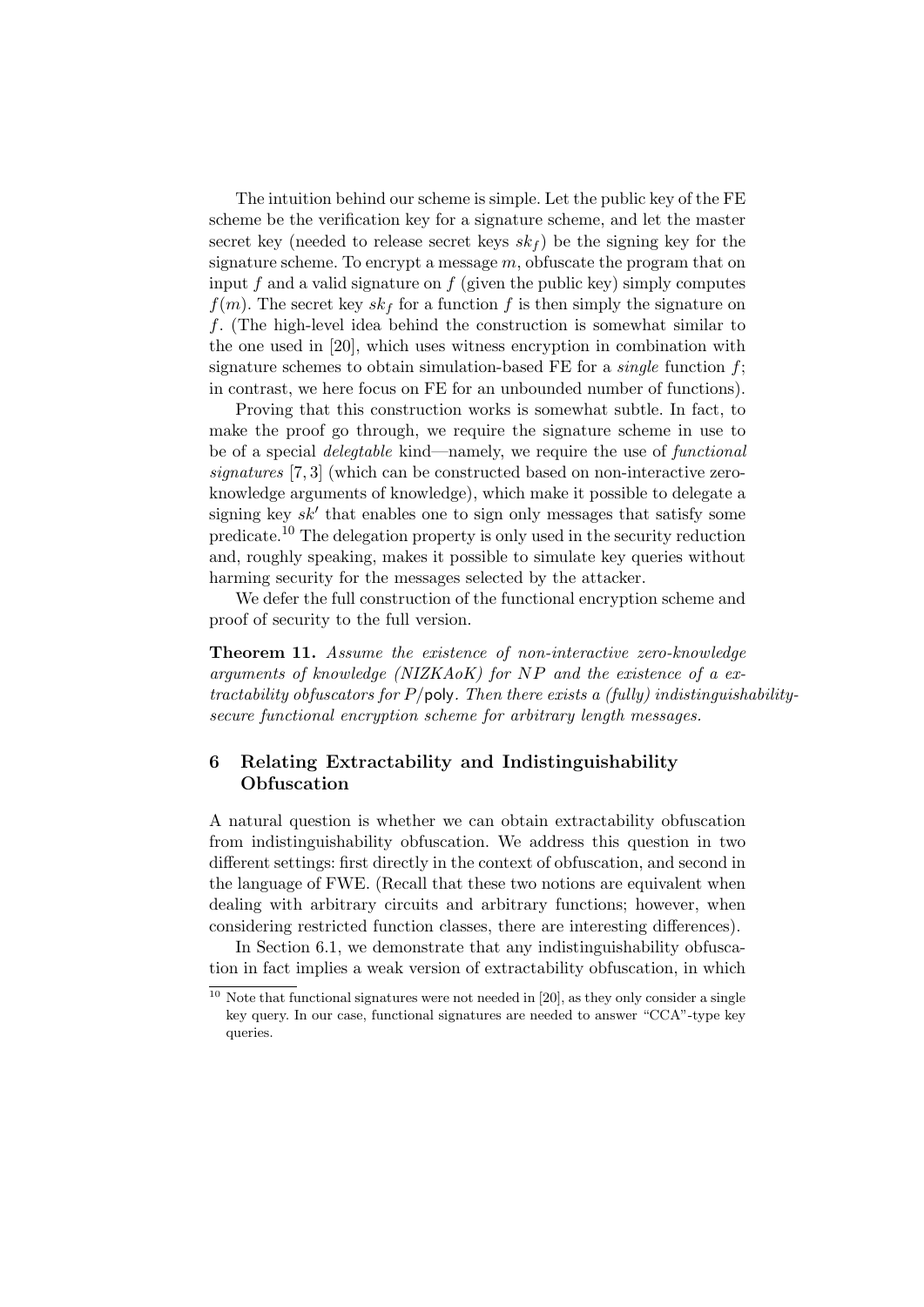extraction is only guaranteed when the two circuits differ on only polynomially many inputs. In Section 6.2, we define a weaker notion of FWE mirroring the definition of indistinguishability obfuscation, and provide a transformation from any such indistinguishability FWE to standard FWE for languages with polynomially many witnesses.

The two results are incomparable, in that the former transformation (in Section 6.1) starts with a stronger assumption and yields a stronger result. Indeed, if one begins with indistinguishability FWE for all NP and  $P/\text{poly}$ , then by the equivalence of FWE and obfuscation, the former transformation yields a stronger outcome in the setting of FWE, guaranteeing indistinguishability of encryptions of messages  $m_0, m_1$  with respect to a function  $f$  and  $NP$  statement  $x$  with potentially exponentially many witnesses, as long as only polynomially many such witnesses w produce differing outputs  $f(m_0, w) \neq f(m_1, w)$ . On the other hand, the FWE transformation (in Section 6.2) also treats the case of restricted function classes. For example, it provides a method for transforming indistinguishability FWE for the trivial function  $f(m, w) = m$  to FWE for the same function  $f$ . It is easy to see that indistinguishability FWE for this particular  $f$  is equivalent to the notion of witness encryption [15], and FWE for the same  $f$  is equivalent to the notion of extractable witness encryption of [20]. The transformation in Section 6.2 thus shows how to turn witness encryption to extractable witness encryption for the case of languages with polynomially many witness.

# 6.1 From Indistinguishability Obfuscation to Extractability Obfuscation for Circuits with Polynomial Differing Inputs

We show that indistinguishability obfuscation directly implies a weak version of extraction obfuscation, where extraction is successful for any pair of circuits  $C_0, C_1$  that vary on polynomially many inputs.

Definition 9 (Weak Extractability Obfuscation). A uniform transformation  $\mathcal O$  is a weak extractability obfuscator for a class of Turing machines  $\mathcal{M} = \{ \mathcal{M}_k \}$  if for every PPT adversary A and polynomial  $p(k)$ , there exists a PPT algorithm E and polynomials  $p_E(k)$ ,  $t_E(k)$  for which the following holds. For every polynomial  $d(k)$ , for all sufficiently large k, and every pair of circuits  $M_0, M_1 \in \mathcal{M}_k$  differing on at most  $d(k)$  inputs, and every auxiliary input z,

$$
\Pr\left[b \leftarrow \{0, 1\}; \tilde{M} \leftarrow \mathcal{O}(1^k, C_b) : \mathcal{A}(1^k, \tilde{M}, M_0, M_1, z) = b\right] \ge \frac{1}{2} + \frac{1}{p(k)} \implies \Pr\left[x \leftarrow E(1^k, M_0, M_1, z) : M_0(x) \neq M_1(x)\right] \ge \frac{1}{p_E(k)},
$$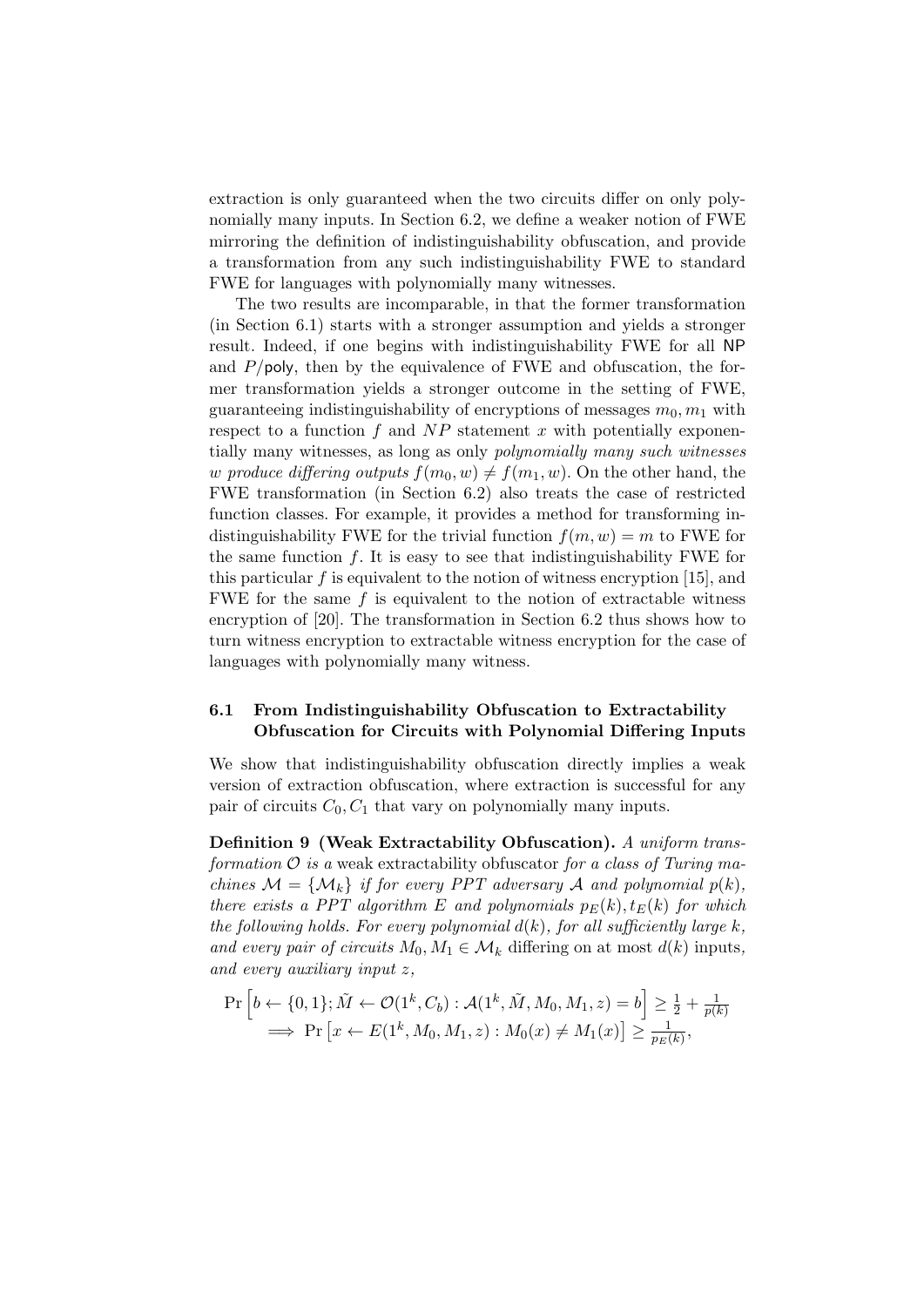#### and the runtime of E is  $t_E(k, d(k))$ .

**Theorem 12.** Let  $\mathcal O$  be an indistinguishability obfuscator for  $P/poly$ . Then  $\mathcal O$  is also a weak extractability obfuscator for  $P$ /poly.

Denote by  $n = n(k)$  the (polynomial) input length of the circuits in question. At a high level, the extractor  $E$  associated with an adversary A performs a form of binary search over  $\{0,1\}^n$  for a desired input by considering a sequence of intermediate circuits lying "in between"  $C_0$  and  $C_1$ . The goal is that after *n* iterations, *E* will reach a pair of circuits  $C^{\text{Left}}$ ,  $C^{\text{Right}}$  for which: (1) A can still distinguish between obfuscations  $\{O(C^{\text{Left}})\}\$ and  $\{O(C^{\text{Right}})\}\$ , and yet (2)  $C^{\text{Left}}$  and  $C^{\text{Right}}$  are identical on all inputs except a single known x, for which  $C^{\text{Left}}(x) = C_0(x)$  and  $C^{\mathsf{Right}}(x) = C_1(x)$ . Thus, by the indistinguishability security of  $\mathcal{O}$ , it must be that E has extracted an input x for which  $C_0(x) \neq C_1(x)$ .

To demonstrate, consider the case where the circuits  $C_0, C_1$  differ on a single unknown input  $x^*$ . In the first step, the extractor algorithm  $\overline{E}$ will consider an intermediate circuit  $C^{\text{Mid}}$  equal to  $C_0$  on the first half of its inputs, and equal to  $C_1$  on the second half of its inputs. Then since  $C^{\text{Mid}}(x^*) \in \{C_0(x^*), C_1(x^*)\}$  and all three circuits agree on inputs  $x \neq x^*$ , it must be that  $C^{\text{Mid}}$  is *equivalent* to either  $C_0$  or  $C_1$ . By the security of the indistinguishability obfuscator, it follows that the obfuscations of such equivalent circuits are indistinguishable. But, if an adversary A distinguishes between obfuscations of  $C_0$  and  $C_1$  with non-negligible advantage  $\epsilon$ , then A must successfully distinguish between obfuscations of  $C_0$  &  $C^{\text{Mid}}$  or  $C^{\text{Mid}}$  &  $C_1$ . Namely, it must be the case that  $\mathcal{A}$ 's distinguishing advantage is very small between one of these pairs of distributions (corresponding to the case  $C^{\text{Mid}} \equiv C_b$ ) and is nearly  $\epsilon$  for the other pair of distributions (corresponding to  $C^{\text{Mid}} \not\equiv C_{1-b}$ ). Thus, by generating samples from these distributions and estimating  $A$ 's distinguishing advantages for the two distribution pairs, E can determine whether  $C^{\text{Mid}} \equiv C_0$ or  $C^{Mid} \equiv C_1$  and, in turn, has learned whether  $x^*$  lies in the first or second half of the input space. This process is then repeated iteratively within a smaller window (i.e., considering a new intermediate circuit lying "in between"  $C^{\text{Mid}}$  and  $C_b$  for which  $C^{\text{Mid}} \not\equiv C_b$ ). In each step, we decrease the input space by a factor of two, until  $x^*$  is completely determined.

The picture becomes more complicated, however, when there are several inputs on which  $C_0$  and  $C_1$  disagree. Here the intermediate circuit  $C^{\text{Mid}}$  need not agree with either  $C^{\text{Left}}$  or  $C^{\text{Right}}$  on all inputs. Thus, whereas above  $A$ 's distinguishing advantage along one of the two paths was guaranteed to drop no more than a negligible amount, here in each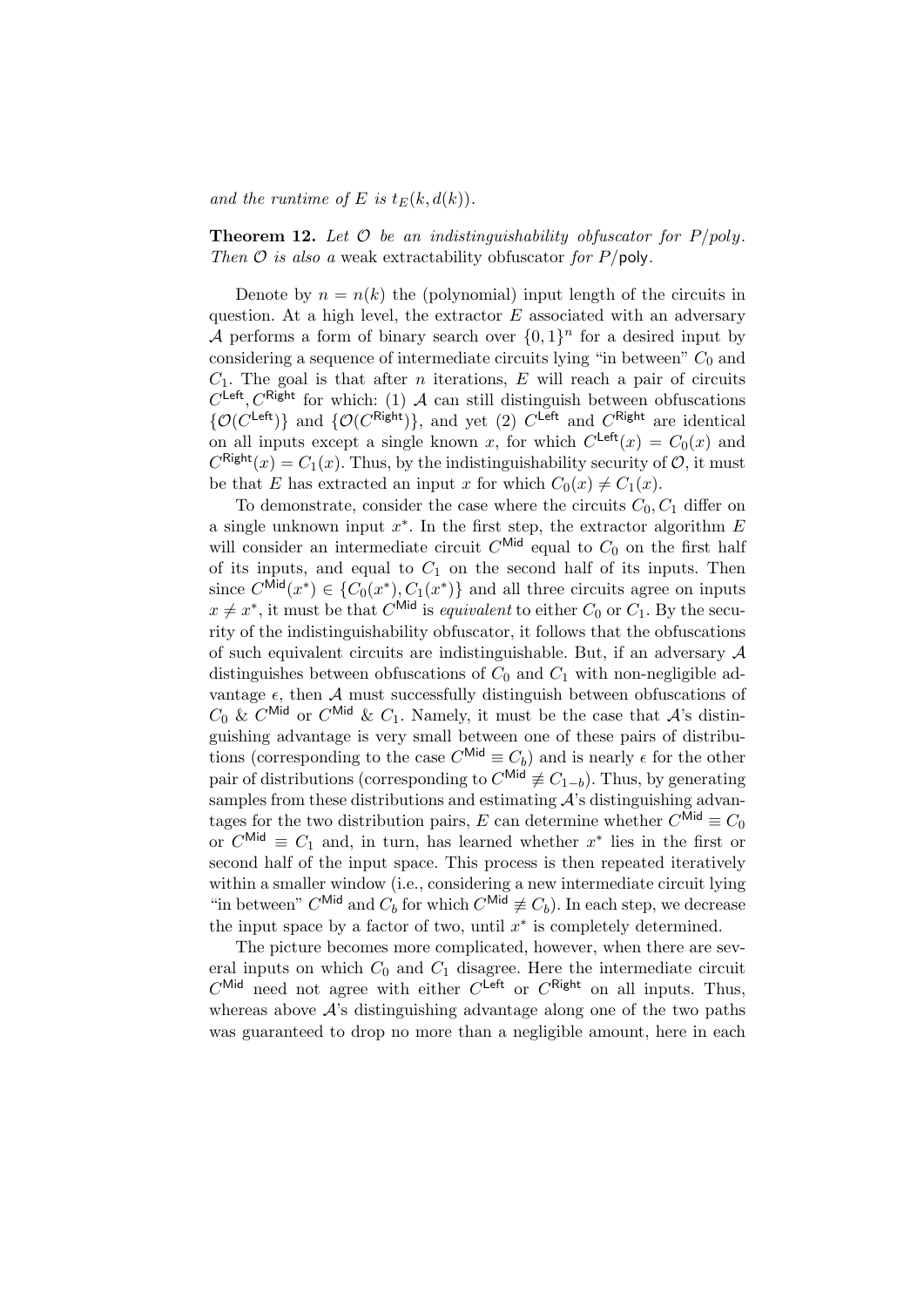step  $\mathcal{A}$ 's advantage could split by as much as half. At this rate, after only  $\log k$  iterations,  $\mathcal{A}$ 's advantage will drop below usable levels, and the binary search approach will fail. Indeed, if  $C_0, C_1$  differ on superpolynomially may inputs  $d(k) \in k^{\omega(1)}$ , there may not even *exist* a pair of adjacent circuits  $C^{\text{Left}}$  and  $C^{\text{Right}}$  satisfying the desired properties (1) and (2) described above. (Intuitively, for example, it could be the case that each time one evaluation is changed from  $C_0(x)$  to  $C_1(x)$ , the adversary's probability of outputting 1 increases by the negligible amount  $1/d$ .

We show, however, that if there are polynomially many differing inputs  $D \subset \{0,1\}^n$  for which  $C_0(x) \neq C_1(x)$ , then this issue can be overcome. The key insight is that, in any step of the binary search where the adversary's distinguishing advantage may split noticeably among the two possible continuing paths, this step must also split the set of differing *inputs* into two subsets: that is, the number of points  $d'$  on which  $C^{\text{Left}}$ and  $C^{\mathsf{Right}}$  disagree is equal to the sum of the number of points  $d^L$  on which  $C^{\text{Mid}}$  and  $C^{\text{Left}}$  disagree and the number of points  $d^R$  on which  $C^{\text{Mid}}$  and  $C^{\text{Right}}$  disagree. Then even though the adversary's distinguishing advantage may split as  $\epsilon' = \epsilon^L + \epsilon^R$ , for at least one of the two paths  $b \in \{L, R\}$ , it must be that the ratio of  $\epsilon^b/d^b \geq \epsilon'/d'$  is roughly maintained (up to a negligible amount). Since there are only polynomially many total disagreeing inputs  $d(k) \in k^{O(1)}$  to start, and assuming A begins with non-negligible distinguishing advantage, the original ratio  $\epsilon/d$  at the root node begins as a non-negligible amount. And so we are guaranteed that there exists a path down the tree for which  $\epsilon'/d'$  (and, in particular, the intermediate distinguishing advantage  $\epsilon'$  stays above this non-negligible amount  $\epsilon/d$ . Our extractor E will find this path by simply following all paths which maintain distinguishing advantage above this value. By the security of the indistinguishability obfuscation scheme, there will be at most polynomially many such paths (corresponding to those terminating at the inputs  $x \in D$ , and all other paths in the tree will be pruned.

More specifically, our extractor  $E$  runs as follows. At the beginning of execution, it sets a fixed threshold thresh  $= \epsilon/dk$  based on the original (signed) distinguishing advantage  $\epsilon$  of  $\mathcal A$  and the number of inputs d on which the circuits differ (note that if  $d = d(k)$  is unknown, E will repeat the whole extraction procedure with guesses  $k, k^2, k^{2^2}, k^{2^3}$ , etc, for this value). At each step it considers three circuits  $C^{\text{Left}}$ ,  $C^{\text{Mid}}$ ,  $C^{\text{Right}}$ , and estimates  $A$ 's (signed) distinguishing advantage between obfuscations of  $C^{\text{Left}}$  &  $C^{\text{Mid}}$  and of  $C^{\text{Mid}}$  &  $C^{\text{Right}}$ , using repeated sampling with sufficiently low error ( $err = \epsilon/dk^2$ ). For each pair that yields distinguishing probability above thresh (possibly neither, one, or both pairs),  $E$  recurses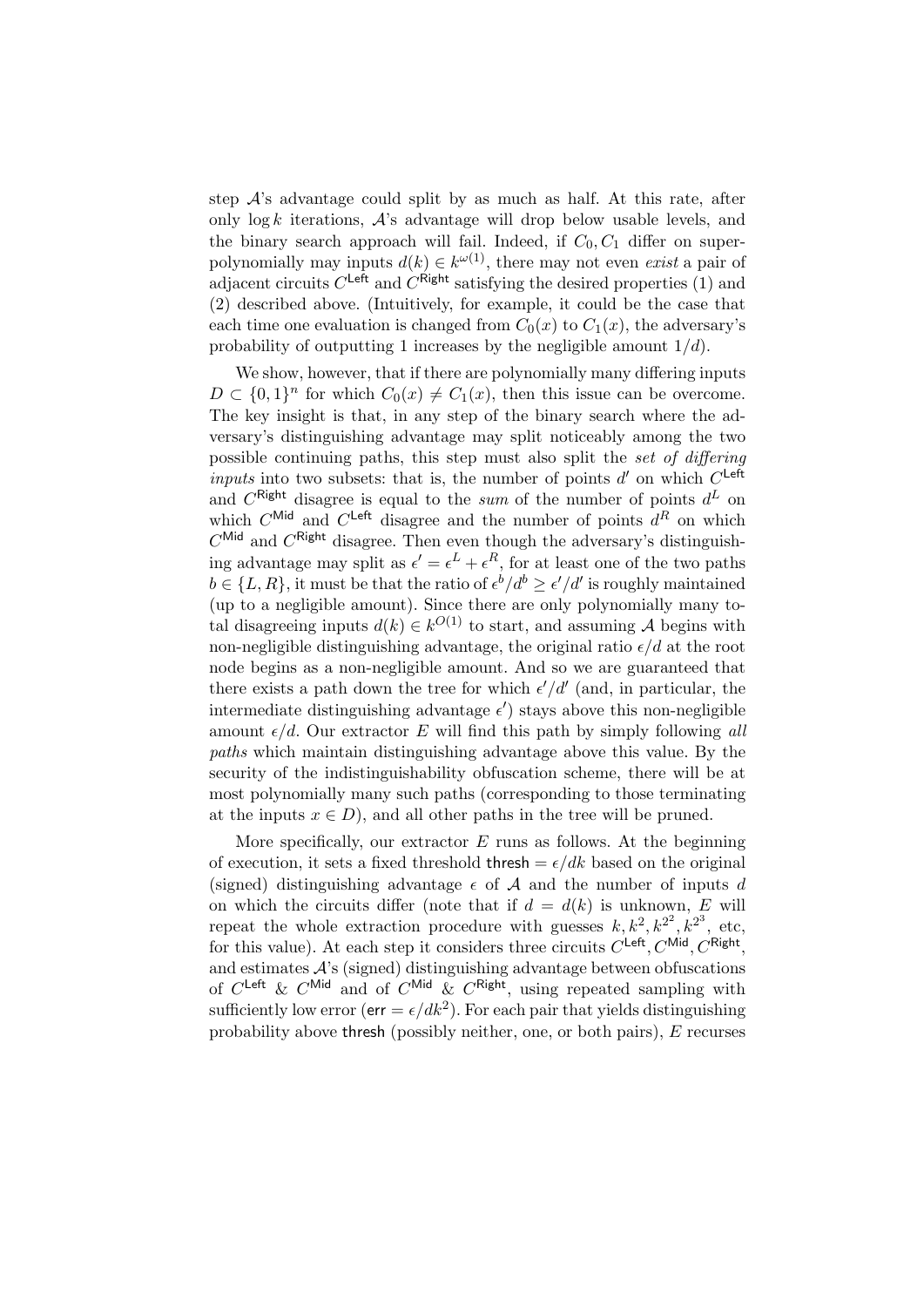by repeating this process at a circuit lying between the relevant window. More explicitly, if the left pair yields sufficient distinguishing advantage, then E will repeat the process for the triple of circuits  $C^{\mathsf{Left}}, C', C^{\mathsf{Mid}}$ for the circuit C' "halfway between"  $C^{\text{Left}}$ ,  $C^{\text{Mid}}$ ; analogous for the right pair; if both surpass threshold,  $E$  repeats for both; and if neither surpass threshold, then E will not continue down this path of the binary search.

In the full version, we prove that for appropriate choice of threshold,  $E$ will only ever visit polynomially many nodes in the binary search tree, and will be guaranteed to find a complete path for which  $\mathcal{A}$ 's distinguishing advantage maintains above threshold through all  $n$  steps down the tree (thus specifying a desired n-bit distinguishing input).

Note that Theorem 12 implies, for example, that for the class of polynomial multipoint locker functions (i.e., functions evaluating to nonzero bit strings at polynomially many hidden points), indistinguishability obfuscation is *equivalent* to extractability obfuscation.

## 6.2 From Indistinguishability FWE to FWE for Languages with Polynomial Witnesses

We now address this question in the language of FWE.

Mirroring the definition of indistinguishability obfuscation, we define a weaker notion of FWE—which we refer to as *indistinguishability FWE* which only requires that if  $f(m_0, w) = f(m_1, w)$  for all witnesses w for  $x \in$ L, then encryptions of  $m_0$  and  $m_1$  are indistinguishable. Recall that, in contrast, the stronger notion requires that if you can distinguish between encryptions of  $m_0$  and  $m_1$  you must know a witness on which they differ.

**Definition 10 (Indistinguishability FWE).** An indistinguishability functional witness encryption  $(iFWE)$  scheme for an NP language L and class of functions  $\mathcal{F} = \{F_k\}$  consists of encryption and decryption algorithms Enc, Dec with the same syntax as standard FWE, satisfying the same correctness property, and the following (weaker) security property:

(Indistinguishability) security: For every PPT adversary A and polynomial  $\ell(\cdot)$ , there exists a negligible function  $\nu(\cdot)$  such that for every security parameter k, every function  $f \in F_k$ , messages  $m_0, m_1 \in$  $MSG_k$ , string x, and auxiliary information z of length at most  $\ell(k)$ for which  $f(m_0, w) = f(m_1, w)$  for every witness w of  $x \in L$ ,

$$
\begin{aligned} \left| \Pr\left[\mathcal{A}(1^k,\mathsf{Enc}(1^k,x,m_0,f),z) = 1 \right] \\ &- \Pr\left[\mathcal{A}(1^k,\mathsf{Enc}(1^k,x,m_1,f),z) = 1 \right] \right| < \nu(k). \end{aligned}
$$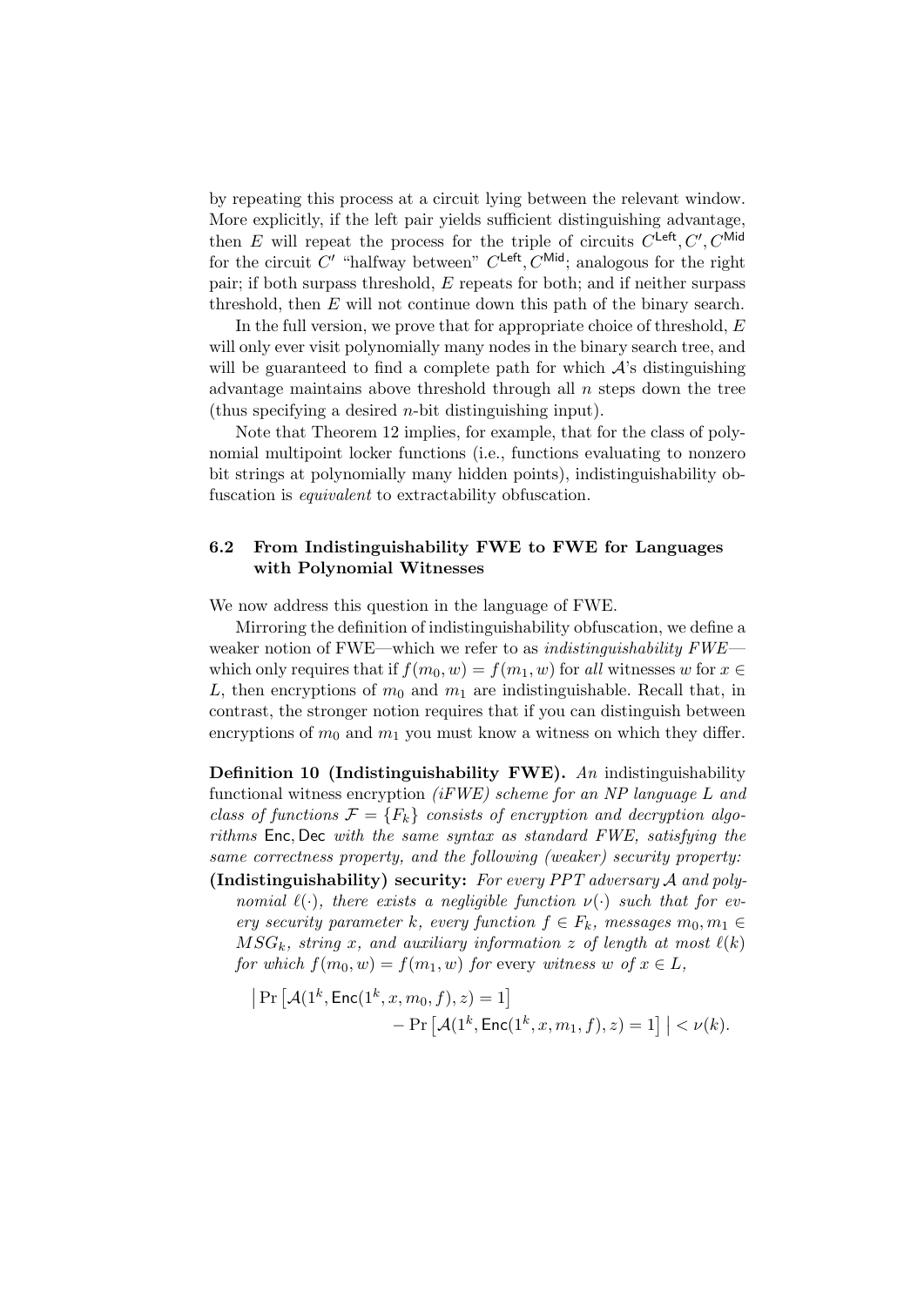Using the same transformation as in the Extractability Obfuscation-FWE equivalence (see Theorem 10), it can be seen that iFWE for  $P/\text{poly}$ and  $NP$  is directly equivalent to indistinguishability obfuscation for  $P/\text{poly}$ . We now consider the question of whether we can turn any iFWE into an FWE. We provide an affirmative answer for two restricted cases.

The first result is derived from the transformation from the previous section, combined with the simple extractability obfuscation-to-FWE equivalence transformation (see Theorem 10). Loosely, it says that from iFWE for  $P/\text{poly}$ , we can obtain a weak form of FWE where (extraction) security holds as long as the function  $f(m, w)$  is not "too sensitive" to m: i.e., if for any two messages  $m_0, m_1$  there are only polynomially many witnesses w for which  $f(m_0, w) \neq f(m_1, w)$ . For example, this captures functions f that rarely output nonzero values. Returning to the example of encrypting data m associated with nodes of a social network, we could allow someone holding clique  $w$  to learn whether the nodes in this clique satisfy some chosen rare property (e.g., contains someone with a rare disease, all have the same birthday, etc). Then, while there may be many cliques (corresponding to several, even exponentially many, witnesses  $w$ ), it will hold that  $f(m, w) = 0$  for all but polynomially many w.

As a special case, if the language has only polynomially many witnesses for each statement, then this property holds for any function class.

**Definition 11.** We say a class of functions  $\mathcal{F} = \{F_k\}$  has t-bounded sensitivity w.r.t. message space  $MSG$  and NP language  $L$  (with relation R), if for every  $f \in F_k$ , every  $m_0, m_1 \in MSC$ , and every  $x \in \{0, 1\}^*$  there are at most  $t(|x|)$  witnesses w s.t.  $R(x, w) = 1$  and  $f(m_0, w) \neq f(m_1, w)$ .

**Corollary 3.** Suppose there exists iFWE for  $NP$  and  $P/poly$ . Then for any polynomial  $t(\cdot)$ , there exist FWE schemes for any class of functions  $\mathcal{F} = \{F_k\}$ , message space MSG, and NP language L, for which F has t-bounded sensitivity with respect to MSG and L.

The second result considers iFWE for general function classes (instead of just  $P$ /poly), but restricts to  $NP$  languages with polynomial witnesses. In the encrypted social network example, this allows basing on a weaker assumption (not requiring the iFWE scheme to support all  $P/\text{poly}$ ), but would restrict to social networks with only polynomially many cliques. The transformation preserves the supported function class: For example, given iFWE for the singleton function class  $\{f(m, w) = m\}$  (corresponding to standard witness encryption), one obtains standard FWE for the same class (i.e., extractable witness encryption). This result requires a new approach, and makes use of techniques in error-correcting codes.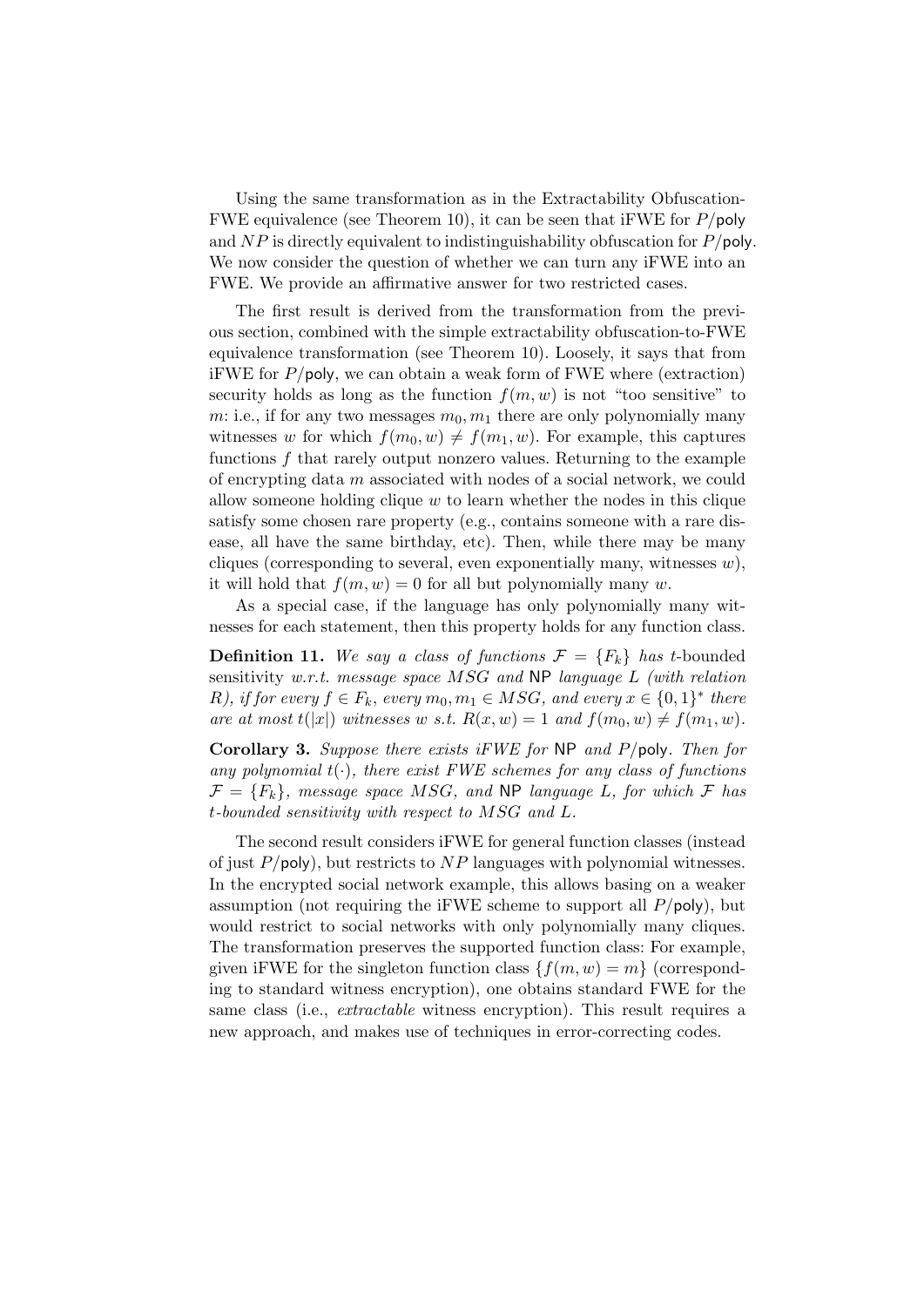**Definition 12.** Let L be an NP language with corresponding relation  $R$ . We say that L has t-bounded witness if for every  $x \in \{0,1\}^*$ , there are at most  $t(|x|)$  distinct witnesses w such that  $R(x, w) = 1$ .

**Theorem 13.** For every function class  $\mathcal{F} = \{F_k\}$  and polynomial  $t(\cdot)$ , if there exist indistinguishability functional witness encryption schemes for  $\mathcal F$  and every t-bounded witness NP language, then for every t-bounded witness NP language L (with corresponding relation  $R$ ), there exists a functional witness encryption schemes for  $\mathcal F$  and  $L$ .

*Proof.* Let  $L$  be a  $t$ -bounded witness NP language with corresponding relation R for some polynomial  $t(\cdot)$ . Define  $q(\cdot)$  such that for every  $k \in \mathbb{N}$ ,  $q(k)$  is the smallest prime  $\geq 8t(k)$ . Assume without loss of generality (by padding) that any witness of any  $x \in L$  has length  $u(|x|)$  for some polynomial  $u$ . To construct a functional witness encryption scheme (Enc, Dec) for L and  $\mathcal{F}$ , we consider the following NP language  $L'$ .

$$
L' = \{(x, r, a) : \exists w \in \{0, 1\}^{u(|x|)} \text{ s.t. } (R(x, w) = 1) \land (r \in \mathbb{F}_{q(|x|)}^{u(|x|)}) \land (\langle r, w \rangle = a)\},\
$$
  
where  $\mathbb{F}_q = \{0, \ldots, q - 1\}$  is the prime field of size q and  $\langle \cdot, \cdot \rangle$  denotes

inner product over  $\mathbb{F}_q^u$ . Let (Enc', Dec') be a indistinguishability FWE scheme for L' and F. We construct a FWE scheme (Enc, Dec) for  $L$  and  $\mathcal F$  as follows.

- Enc( $1^k, x, m, f$ ): On input security parameter  $1^k$ , statement  $x \in \{0, 1\}^*$ , message  $m \in MSG_k$ , and function  $f \in \mathcal{F}_k$ , Enc generates c as:
	- Let  $q = q(|x|)$  and  $u = u(|x|)$ . Sample  $r \leftarrow \mathbb{F}_q^u$  uniformly random.
	- For every  $a \in \mathbb{F}_q$ , compute  $c_a = \text{Enc}'(1^k, (x, q, r, a), m, f)$ .
	- Output  $c = \{c_a\}_{a \in \mathbb{F}_q}$ .
- Dec(*c*, *w*): On input a ciphertext  $c = \{c_a\}_{a \in \mathbb{F}_q}$  and a witness  $w$  ∈  $\{0,1\}^*$ , Dec runs Dec'( $c_a, w$ ) for every  $a \in \mathbb{F}_q$ . If there exists some a such that  $\mathsf{Dec}'(c_a, w) \neq \bot$ , then output the first non- $\bot \mathsf{Dec}'(c_a, w)$ . Otherwise, output ⊥.

It is not hard to see that correctness of  $(Enc', Dec')$  implies correctness of (Enc, Dec): For every k, x, m, f, w, if w is a witness for  $x \in L$ , then there exists some  $a \in \mathbb{F}_q$  such that w is a witness for  $(x, q, r, a) \in L'$ , and for the first such a, by the correctness of  $(Enc', Dec'), Dec'(c_a, w) = f(m, w)$ with  $1 - \mathsf{negl}(k)$  probability, which implies that  $\mathsf{Dec}(\mathsf{Enc}(1^k, x, m, f), w)$ output  $f(m, w)$  with  $1 - \mathsf{negl}(k)$  probability as well.

We refer the reader to the full version of this paper for the proof of security of (Enc, Dec). At a high level, we show that if an adversary  $A$  can distinguish  $\mathsf{Enc}(1^k, x, m_0, f)$  and  $\mathsf{Enc}(1^k, x, m_1, f)$  with a non-negligible advantage, then there is a non-negligible fraction of  $r \in \mathbb{F}_q^u$  such that we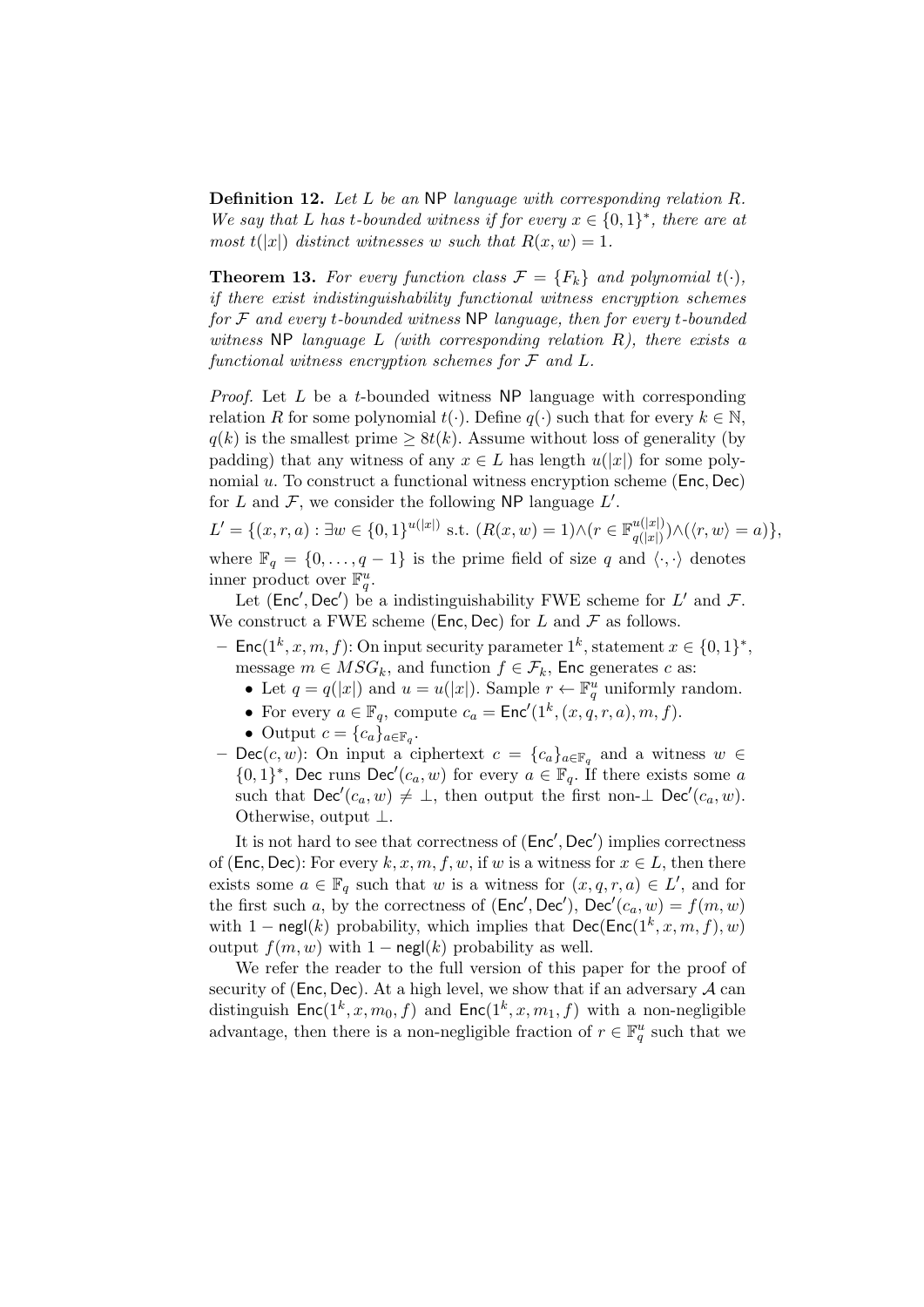learn non-trivial information about the value of  $\langle r, w \rangle$  for some witness w such that  $f(m_0, w) \neq f(m_1, w)$ . Note that a linear function  $g_w(r) := \langle r, w \rangle$ can be viewed as a  $q$ -ary Hadamard code of  $w$ . The non-trivial information allows us to obtain a (randomized) function  $h(r)$  that agree with  $g_w(r)$ on non-negligibly more than  $1/q$  fraction of points. We can then apply the local list-decoding algorithm of Goldreich, Rubinfield, and Sudan [19] to recover w.

#### References

- 1. B. Barak, S. Garg, Y. T. Kalai, O. Paneth, and A. Sahai. Protecting obfuscation against algebraic attacks. Cryptology ePrint Archive, Report 2013/631, 2013.
- 2. B. Barak, O. Goldreich, R. Impagliazzo, S. Rudich, A. Sahai, S. P. Vadhan, and K. Yang. On the (im)possibility of obfuscating programs. J. ACM, 59(2):6, 2012.
- 3. M. Bellare and G. Fuchsbauer. Policy-based signatures. Cryptology ePrint Archive, Report 2013/413, 2013.
- 4. N. Bitansky, R. Canetti, A. Chiesa, and E. Tromer. Recursive composition and bootstrapping for snarks and proof-carrying data. In STOC, pages 111–120, 2013.
- 5. N. Bitansky, A. Chiesa, Y. Ishai, R. Ostrovsky, and O. Paneth. Succinct noninteractive arguments via linear interactive proofs. In TCC, pages 315–333, 2013.
- 6. D. Boneh, A. Sahai, and B. Waters. Functional encryption: a new vision for publickey cryptography. Commun.  $ACM$ ,  $55(11):56-64$ ,  $2012$ .
- 7. E. Boyle, S. Goldwasser, and I. Ivan. Functional signatures and pseudorandom functions. Cryptology ePrint Archive, Report 2013/401, 2013.
- 8. Z. Brakerski, C. Gentry, and V. Vaikuntanathan. Fully homomorphic encryption without bootstrapping. Electronic Colloquium on Computational Complexity (ECCC), 18:111, 2011.
- 9. Z. Brakerski and G. Rothblum. Virtual black-box obfuscation for all circuits via generic graded encoding. Cryptology ePrint Archive, Report 2013/563, 2013.
- 10. Z. Brakerski and V. Vaikuntanathan. Efficient fully homomorphic encryption from (standard) LWE. In  $FOCS$ , pages  $97-106$ ,  $2011$ .
- 11. Z. Brakerski and V. Vaikuntanathan. Lattice-based FHE as secure as PKE. Cryptology ePrint Archive, Report 2013/541, 2013.
- 12. R. Canetti, H. Lin, and O. Paneth. Public-coin concurrent zero-knowledge in the global hash model. In TCC, pages 80–99, 2013.
- 13. K.-M. Chung, H. Lin, and R. Pass. Constant-round concurrent zero knowledge from falsifiable assumptions. Cryptology ePrint Archive, Report 2012/563, 2012.
- 14. S. Garg, C. Gentry, S. Halevi, M. Raykova, A. Sahai, and B. Waters. Candidate indistinguishability obfuscation and functional encryption for all circuits. In FOCS, 2013.
- 15. S. Garg, C. Gentry, A. Sahai, and B. Waters. Witness encryption and its applications. In STOC, pages 467–476, 2013.
- 16. R. Gennaro, C. Gentry, B. Parno, and M. Raykova. Quadratic span programs and succinct nizks without pcps. In EUROCRYPT, pages 626–645, 2013.
- 17. C. Gentry. Fully homomorphic encryption using ideal lattices. In STOC, pages 169–178, 2009.
- 18. C. Gentry, A. Sahai, and B. Waters. Homomorphic encryption from learning with errors: Conceptually-simpler, asymptotically-faster, attribute-based. In CRYPTO (1), pages 75–92, 2013.